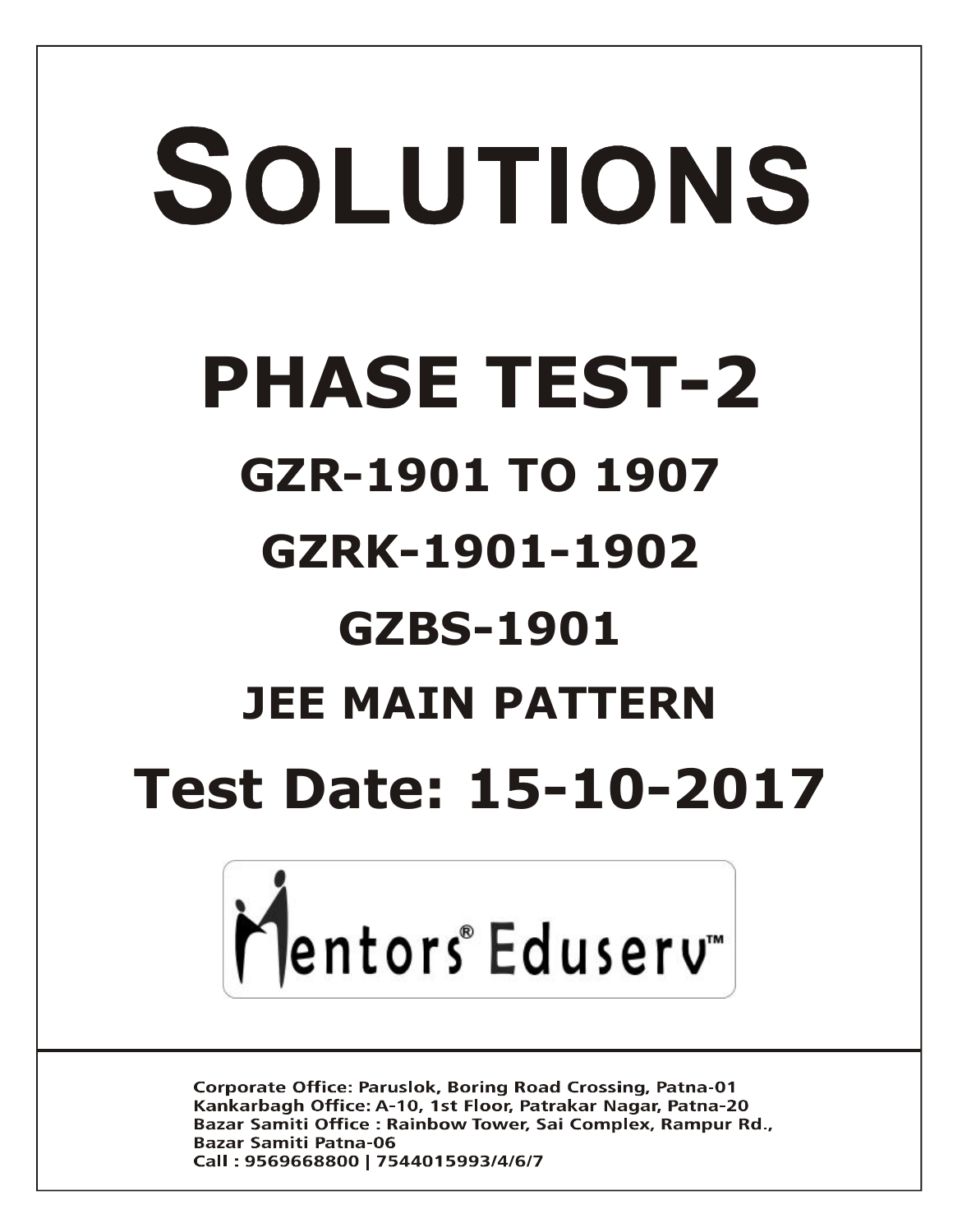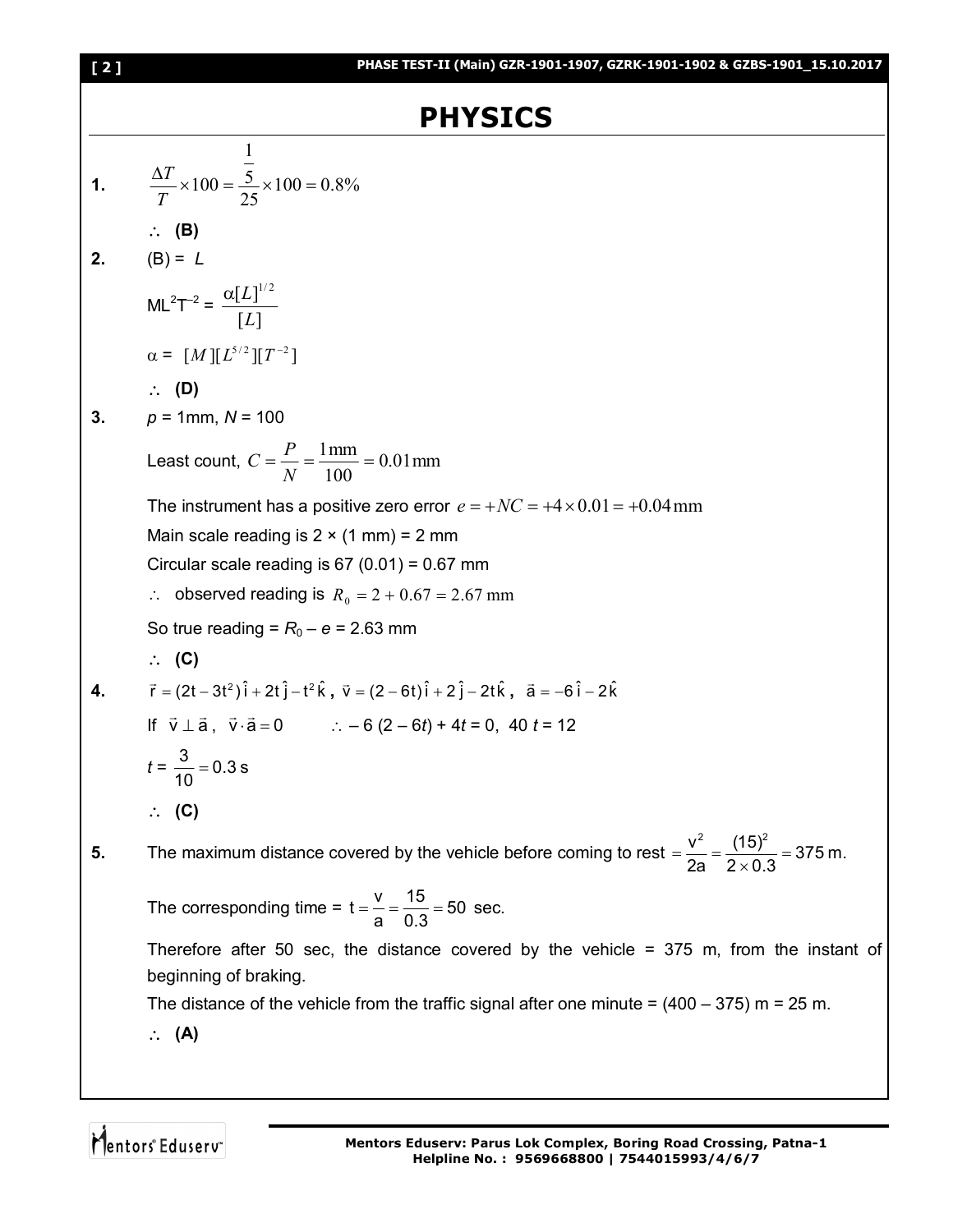6. 
$$
R = \frac{u^2}{g} \sin 2\theta = \frac{u^2}{g}
$$
  
\nVelocity of take off at *P* or  $u = \sqrt{Rg} = \sqrt{90 \times 10} = 30 \text{ m/s}$   
\n
$$
v = \sqrt{u^2 + 2g \sin \theta S} \qquad [v \rightarrow \text{velocity at point O}]
$$
\n
$$
= \sqrt{(30)^2 + 2 \times 10 \times \frac{1}{\sqrt{2}} \times 80\sqrt{2}} = 50 \text{ m/s}
$$
\n
$$
\therefore
$$
 (C)  
\n7. If *u* is the initial speed of the second stone, then  
\n
$$
0 = u^2 - 2g(4h)
$$
  
\nor 
$$
u = \sqrt{8gh}
$$
  
\nIf they meet at the height *x* from ground,  
\nFor A,  $h - x = \frac{1}{2}gt^2$   
\nFor B,  
\n
$$
x = (\sqrt{8gh})t - \frac{1}{2}gt^2
$$
  
\n
$$
\therefore h = \sqrt{8gh}t
$$
  
\nor  $t = \sqrt{\frac{h}{8g}}$   
\n
$$
\therefore
$$
 (B)  
\n8. As  $F_1 - F_2 \le 2\mu Mg$ , so system will not accelerate. Again here  $F_1 > F_2$ , so block A is the driving block and block *B* is driven block. So friction on block *A* acts towards left but in the block B it may act left or right.  
\n
$$
\therefore
$$
 (B)  
\n9. Distance travelled along *OE* in  $2s = 4 \times 2 = 8$  m  
\nDistance travelled perpendicular to *OE* in  $2s = \frac{1}{2}at^2 = \frac{1}{2}(\frac{6}{2})^2 = 6$  m  
\n
$$
\therefore
$$
 (D)  
\n10. Normal  $\le$  contact force  $\le \sqrt{(\text{normal})^2 + (\text{maximum friction})^2}$   
\n
$$
Mg \le F \le \sqrt{(\text{Mg})^2 + (\text{µ})^2}
$$

**Mentors Eduserv: Parus Lok Complex, Boring Road Crossing, Patna-1 Helpline No. : 9569668800 | 7544015993/4/6/7**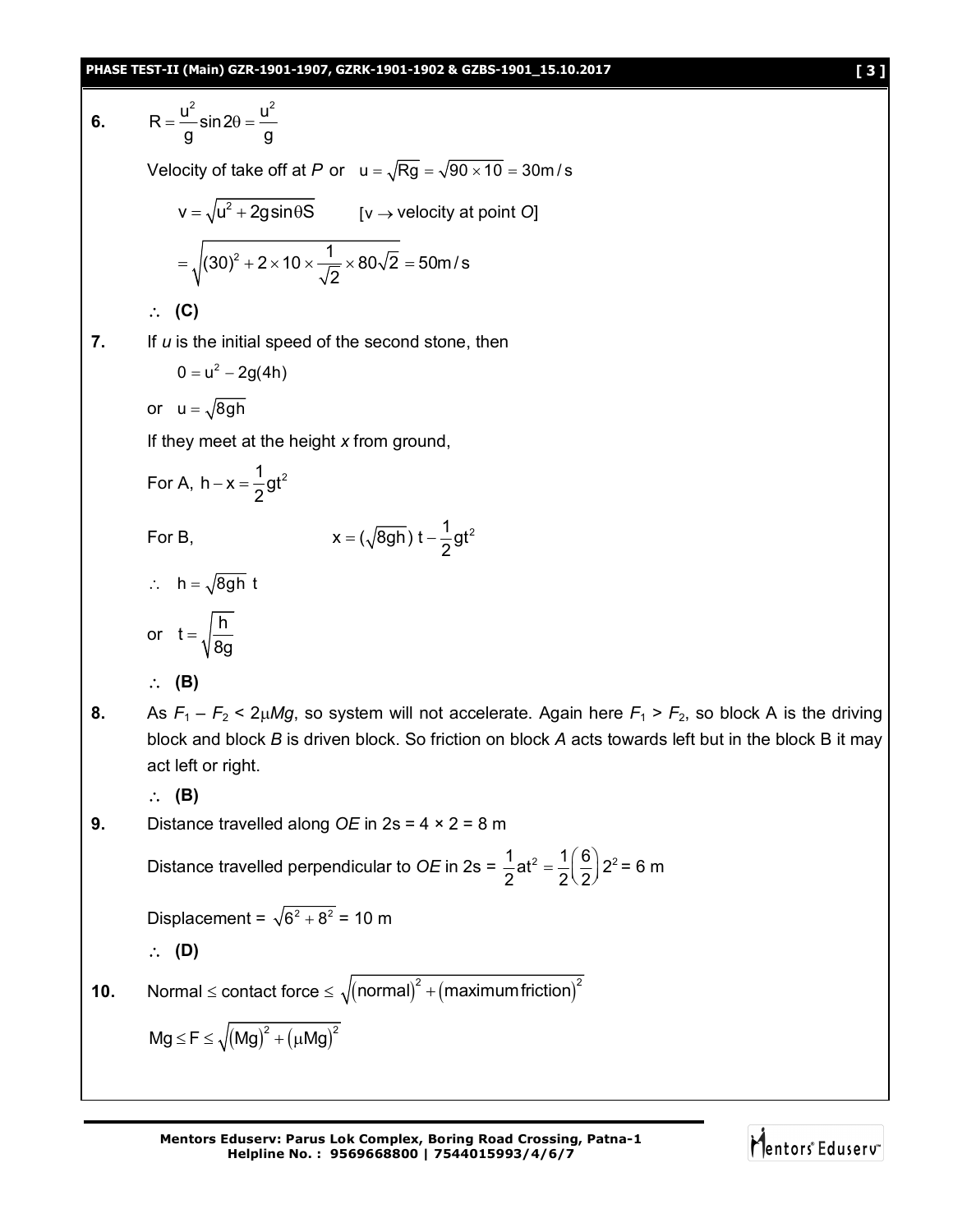**(C)**

**11. (D)**

 $f = \mu R = \mu mg$ , where *m* is mass of the combination,  $f = 0.5 \times 10 \times 10 N = 50 N$ .

So, a force of 10 N is unable to start the motion of the system. There is no relative motion between *A* and *B*.

**12.** Let *x* be the extension in the spring when 2 kg block leaves the contact with ground. Then,

$$
kx = 2g
$$
  
or  $x = \frac{2g}{k} = \frac{2 \times 10}{40} = \frac{1}{2}m$ 

Now, from conservation of mechanical energy

$$
mgx = \frac{1}{2}kx^{2} + \frac{1}{2}mv^{2}
$$
 (*m* = 5 kg)  
or  $v = \sqrt{2gx - \frac{kx^{2}}{m}}$ 

Substituting the values  $v = \sqrt{2 \times 10 \times \frac{1}{2} - \frac{100}{10}} =$  $\times$  $=\sqrt{2 \times 10 \times \frac{1}{2}}$  $4 \times 5$ (40) 2  $v = \sqrt{2 \times 10 \times \frac{1}{2} - \frac{(40)}{1.5}} = 2\sqrt{2}$  m/s

**(B)**

**13. (D)**

Block will return after maximum elongation.

i.e. 
$$
F.x_{max} - \frac{1}{2} Kx_{max}^2 - \mu mgx_{max} = 0
$$
  
\n
$$
x_{max} = \frac{2(F - \mu mg)}{k} = \frac{8\mu mg}{k}
$$
\n14.  $\frac{v^2}{r} = \frac{4}{r^2}$  i.e.  $v = \frac{2}{\sqrt{r}}$   
\nhence  $p = \frac{2m}{\sqrt{r}}$   
\n $\therefore$  (D)

$$
15. \qquad mg\cos\theta = \frac{mv^2}{R}
$$

or 
$$
g \cos \theta = \frac{v^2}{R} = \frac{2gh}{R}
$$
  
\nor  $\cos \theta = \frac{2h}{R}$  and  $R \cos \theta + h = R$   
\nor  $3h = R$  or  $h = \frac{R}{3}$   
\n $\therefore$  (D)

$$
\begin{pmatrix}\nh \\
R-h\n\end{pmatrix}\n\begin{matrix}\n\theta \\
\theta \\
mg\cos\theta \\
mg\cos\theta\n\end{matrix}
$$

 $\hat{\theta}$ – *hR*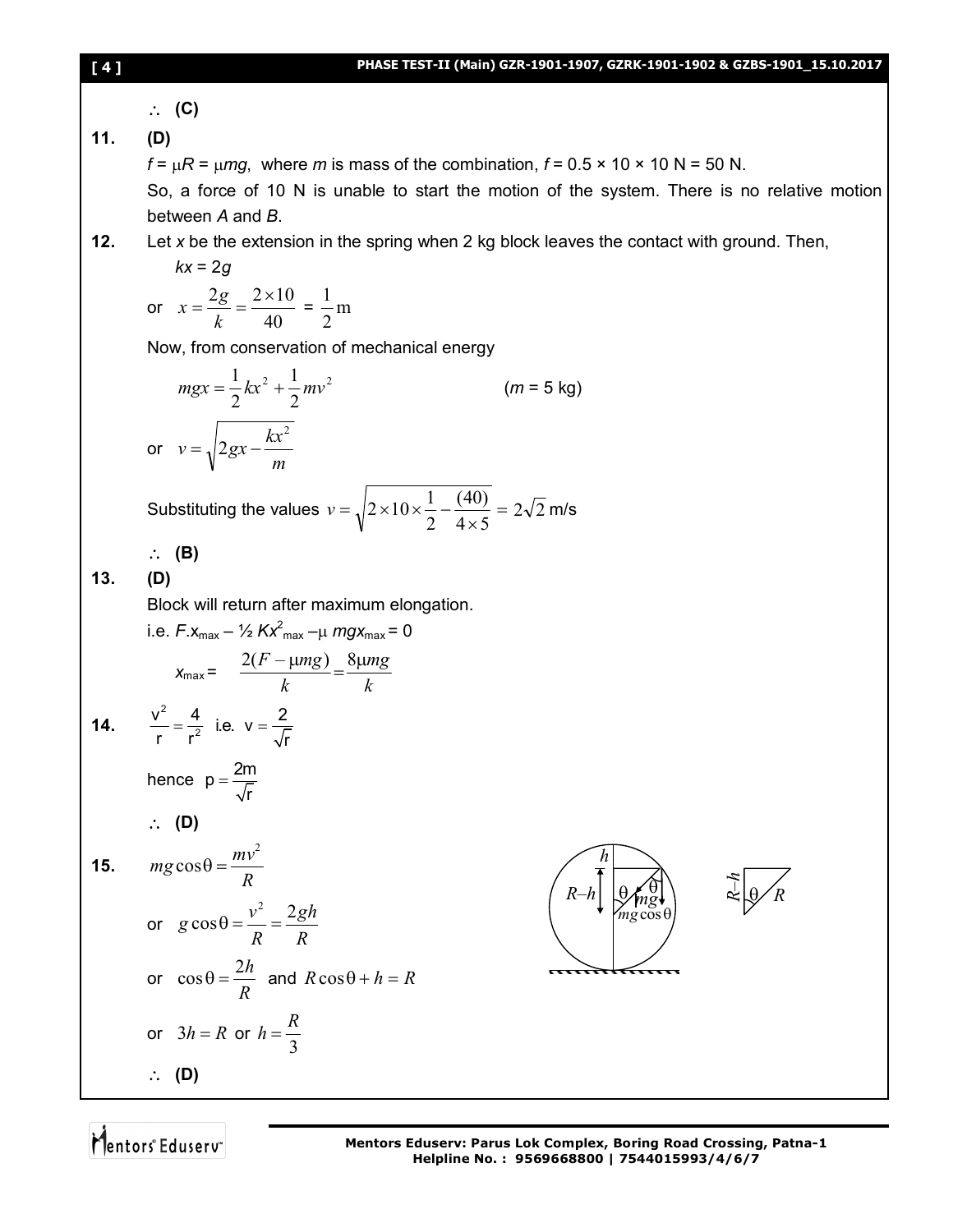**PHASE TEST-II (Main) GZR-1901-1907, GZRK-1901-1902 & GZBS-1901\_15.10.2017 [ 5 ]**

**16.**  $a_{1} = k^{2}rt^{2}$  $a_c = k^2 r t^2$  or  $\frac{v^2}{r} = k^2 r t^2$  $k^2$ rt *r*  $\frac{v^2}{r} = k^2 r t^2$  or  $v = krt$ Therefore, tangential acceleration,  $a = \frac{dv}{dx} = kr$ *dt*  $a = \frac{dv}{d}$ or tangential force,  $F_t = ma_t = mkr$ Only tangential force does work, Power =  $F_y v = (mkr)(krt)$  $t_i v = (mkr)(krt)$  or Power =  $mk^2r^2t$  **(B) 17. (C)**  $P = Fv$  or  $P = max$  or  $p = m \left| \frac{v \cdot w}{v} \right|$ J  $\left(\frac{v dv}{1}\right)$  $\overline{\phantom{0}}$ ſ dx  $\frac{v dv}{v}$  v or  $P = mv^2 \frac{dv}{dx}$  $rac{\text{dv}}{\text{dx}}$  or  $\text{dx} = \frac{\text{m}}{\text{p}} \text{v}^2 \text{dv}$ or  $\int_0^x dx = \frac{m}{p} \int_0^x dx$ 0 v v  $2^2$   $\sqrt{2}$  $\frac{1}{p}\int_{v_1} v^2 dv$  $dx = \frac{m}{m}$ or  $x = \frac{m}{p} \frac{(v_2)}{3}$  $(v_2^3 - v_1^3)$ P  $m (v_2^3 - v_1^3)$ or  $x = \frac{m}{3P}$  $\frac{m}{2D} (v_2^3 - v_1^3)$ **18.** Because the efficiency of machine is 90%. Hence potential energy gained by mass = 100  $\frac{90}{200}$ ×energy spent =  $\frac{90}{100}$ ×5000 100  $\frac{90}{100}$  × 5000 J = 4500 J When the mass is released now, gain in KE on reaching the ground = KE on hitting the ground = loss of potential energy = 4500 J **(B) 19.** Let compression in string is  $x_0$  when net force is zero,  $mg = k x_0$  $x_0 = mg/k$  : *k*  $h = l - \frac{mg}{l}$  **(B)** *k l m y* **20.**  $a_c = a_t$   $\implies \frac{b}{a} = 5$ 2  $=$ *r v*  $v = \sqrt{5 \times 20}$  = 10 cm/s  $v = at$  $t = \frac{18}{5} = 2s$ 5  $=\frac{10}{5}$  = **(B)**  $a_t = 5$  ms<sup>-2</sup>  $R = 20$  cm

**Mentors Eduserv: Parus Lok Complex, Boring Road Crossing, Patna-1 Helpline No. : 9569668800 | 7544015993/4/6/7**

Mentors Eduserv<sup>®</sup>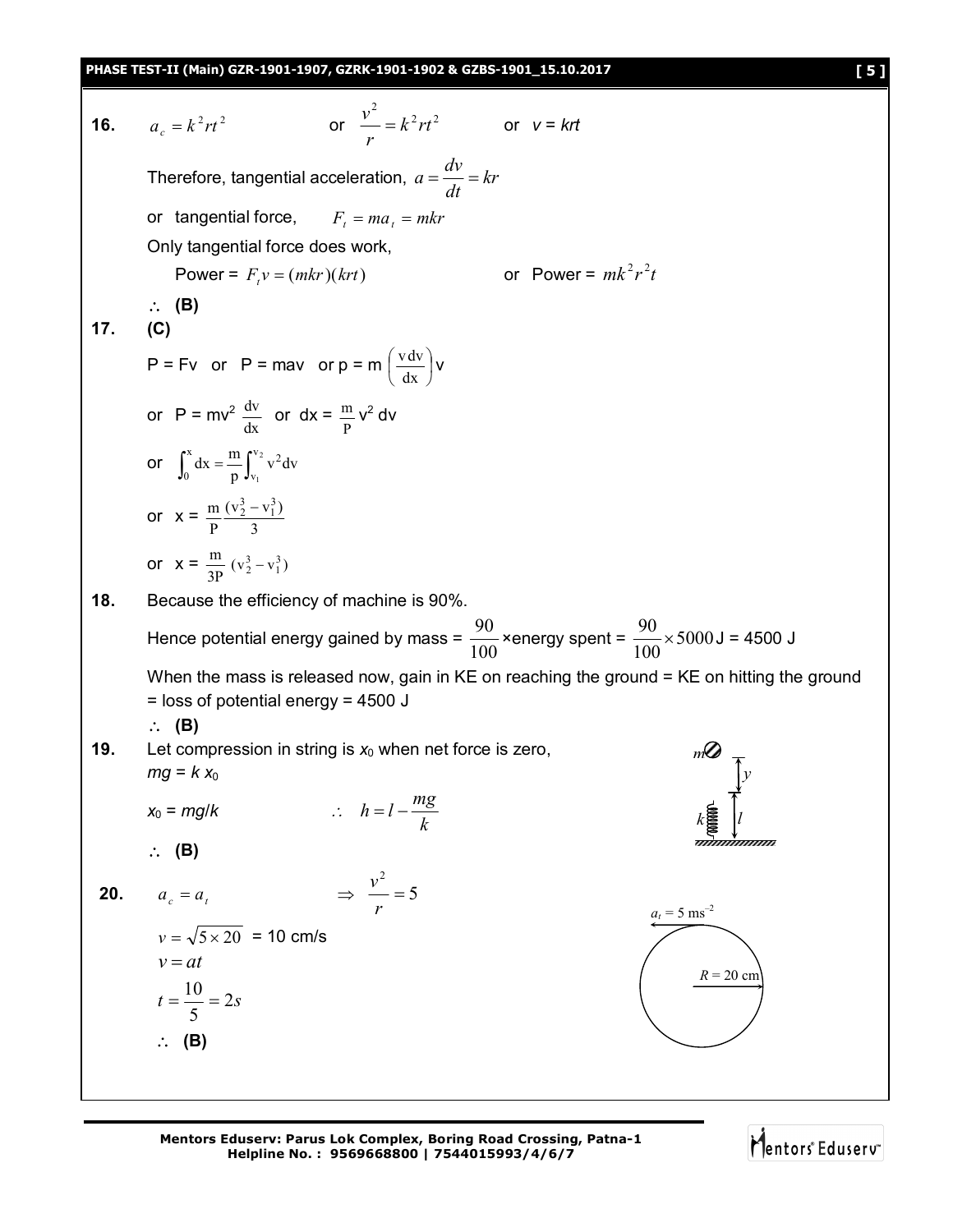| [6] | PHASE TEST-II (Main) GZR-1901-1907, GZRK-1901-1902 & GZBS-1901_15.10.2017          |
|-----|------------------------------------------------------------------------------------|
| 21. | Kinetic energy at top = $\frac{1}{2}$ m (V cos $\theta$ ) <sup>2</sup> = 5 J.      |
|     | $\therefore$ (C)                                                                   |
| 22. | Work done by friction = $\int \vec{F} \cdot d\vec{s}$                              |
|     | $=\int_{0}^{x} \mu mg \cos \theta \frac{dx}{\cos \theta} = \mu mgx = 20 \text{ J}$ |
|     | $\therefore$ (C)                                                                   |
| 23. | $T = 2mg$                                                                          |
|     | $\overrightarrow{r}$<br>$T - mg\cos\theta = \frac{mv^2}{l}$<br>$mg\cos\theta$      |
|     | $2mg - mg\cos\theta = \frac{mv^2}{l}$ (i)                                          |
|     | By conservation of energy $mgl\cos\theta = \frac{1}{2}mv^2$                        |
|     | $\frac{mv^2}{I} = 2mg\cos\theta$<br>$\ldots$ (ii)                                  |
|     | From (i) and (ii) $2mg - mg\cos\theta = 2mg\cos\theta$                             |
|     | $\cos \theta = \frac{2}{3}$                                                        |
|     | $\therefore$ (C)                                                                   |
| 24. | $T - mg \sin \theta = \frac{mv^2}{2}$                                              |
|     | $T = mg \sin \theta + \frac{mv^2}{2}$<br>$30^{\circ}$                              |
|     | $mgsin\theta$<br>= 2 × 10 × $\frac{1}{2}$ + $\frac{2 \times 36}{0.5}$              |
|     | $= 10 + 144$                                                                       |
|     | $= 154 N$                                                                          |
|     | (B)                                                                                |
|     |                                                                                    |

Mentors Eduserv<sup>-</sup>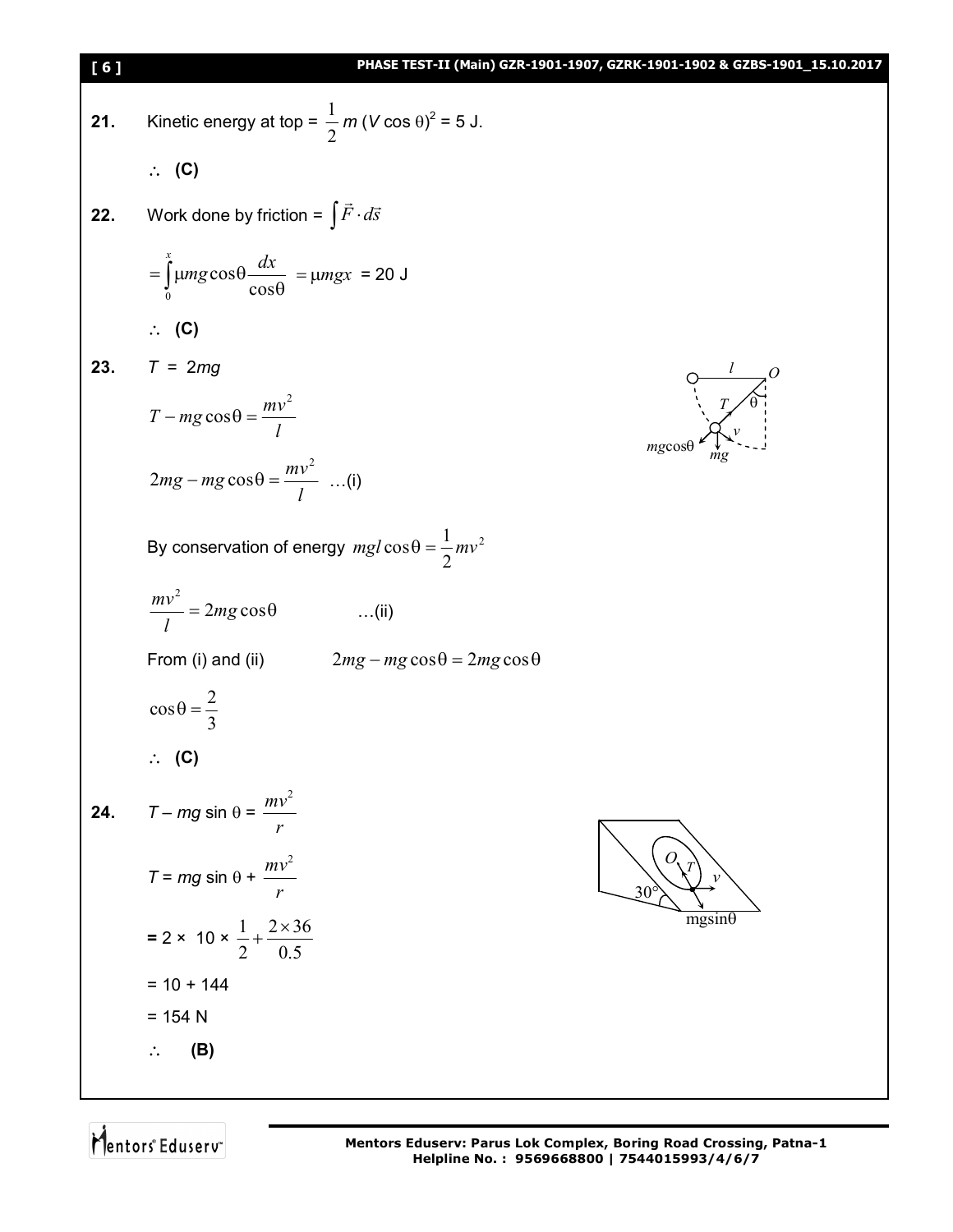## **PHASE TEST-II (Main) GZR-1901-1907, GZRK-1901-1902 & GZBS-1901\_15.10.2017 [ 7 ] 25.** By work energy theorem, *L F*  $O<sub>z</sub>$  $W_{mg} + W_F = \Delta K . E$ . *L*  $-mgL + FL = K_f - K_i$ But  $F = mg$ *F*  $\therefore$  -mgL + mgL = K<sub>f</sub>  $\Rightarrow$   $K_f = 0$  **(D) 26.**  $P = Fv$ For maximum velocity,  $v_{\text{max}}$  $F = f = \mu mg$  $\rightarrow$  *P* ummummummumm  $v_{\text{max}} = \frac{P}{\sqrt{P}}$  $_{\text{max}} = \frac{1}{\mu}$ *mg* **(B) 27.** On applying work energy theorem in the frame of wedge.  $ma_0R - mgR = 0 \implies a_0 = g$  **(C) 28.** mgh =  $\frac{80}{100}$  (mg) (100)  $=$ 100  $h = 80 m$  **(A) 29. (D)** Since  $v_{1Y} = v_{2Y} = 0$ And  $Y_1 = Y_2 = -Y$  $(a_{1Y} = a_{2Y} = -g \cos \theta)$  $\frac{1}{2}$ at<sup>2</sup> Hence from,  $y = vt + \frac{1}{2}$ Time taken for both the bullets will be same. **30.**  $\frac{1}{2}gt^2 = H$  $\ldots$  (i) 2  $gt = v_y$  …(ii)  $V_x = V_y$ Range =  $u_x t = v_y t = gt^2 = 2H$ **(B)**

**Mentors Eduserv: Parus Lok Complex, Boring Road Crossing, Patna-1 Helpline No. : 9569668800 | 7544015993/4/6/7**

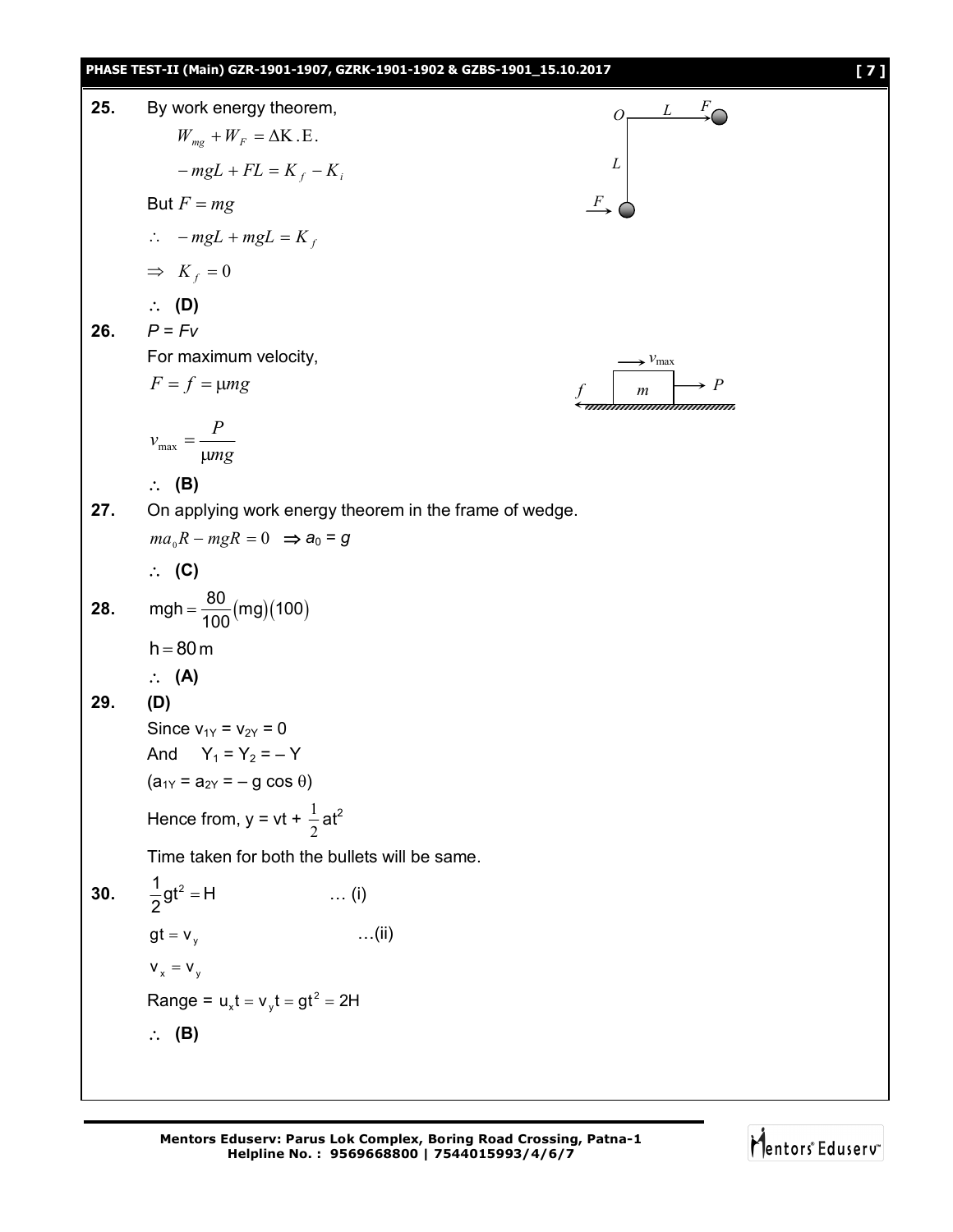## **CHEMISTRY**

| 31. (D)   |                                                                                                                 |
|-----------|-----------------------------------------------------------------------------------------------------------------|
| $32.$ (B) |                                                                                                                 |
|           |                                                                                                                 |
|           | K.E. = $\frac{3}{2}$ RT                                                                                         |
|           | ∴ (K.E.) <sub>1</sub> = $\frac{3}{2}$ × R × 400 $\Rightarrow$ (K.E.) <sub>2</sub> = $\frac{3}{2}$ × R × 800     |
|           | :. $\frac{(KE)_2}{(KE)_1}$ = 2 or $(KE)_2$ = 2 (KE) <sub>1</sub>                                                |
| $33.$ (D) |                                                                                                                 |
| 34. (C)   |                                                                                                                 |
|           |                                                                                                                 |
|           | $2\pi r = n \lambda$                                                                                            |
|           | or $\lambda = \frac{2\pi r}{r} = \frac{2\pi a n^2}{r}$ [z = 1 for H]                                            |
|           |                                                                                                                 |
|           | or $\lambda = 2\pi a n = 4\pi a$                                                                                |
| 35.       | (B)                                                                                                             |
| $36.$ (D) |                                                                                                                 |
|           |                                                                                                                 |
|           | $\textsf{Na}_2\textsf{SO}_4.\textsf{xH}_2\textsf{O}\xrightarrow{-\Delta \textsf{M}} \textsf{Na}_2\textsf{SO}_4$ |
|           | Let the total molecular weight of the compound be y                                                             |
|           | Then, $y - \frac{55.9}{100}y = 142$ [ M.W. of Na <sub>2</sub> SO <sub>4</sub> = 142]                            |
|           | $\frac{44.1}{100}$ y = 142                                                                                      |
|           | $y = \frac{142 \times 100}{44.4} = 321.99$                                                                      |
|           | Now, M.W. of $\text{Na}_2\text{SO}_4$ . xH <sub>2</sub> O = 142+18x<br>$142+18x = 321.99$                       |
|           | $x = \frac{321.99 - 142}{18} = 10$                                                                              |
| 37. (B)   |                                                                                                                 |
|           | $20 \times 0.75$<br>$\frac{60}{50}$ = 5<br>Molality =<br>1000                                                   |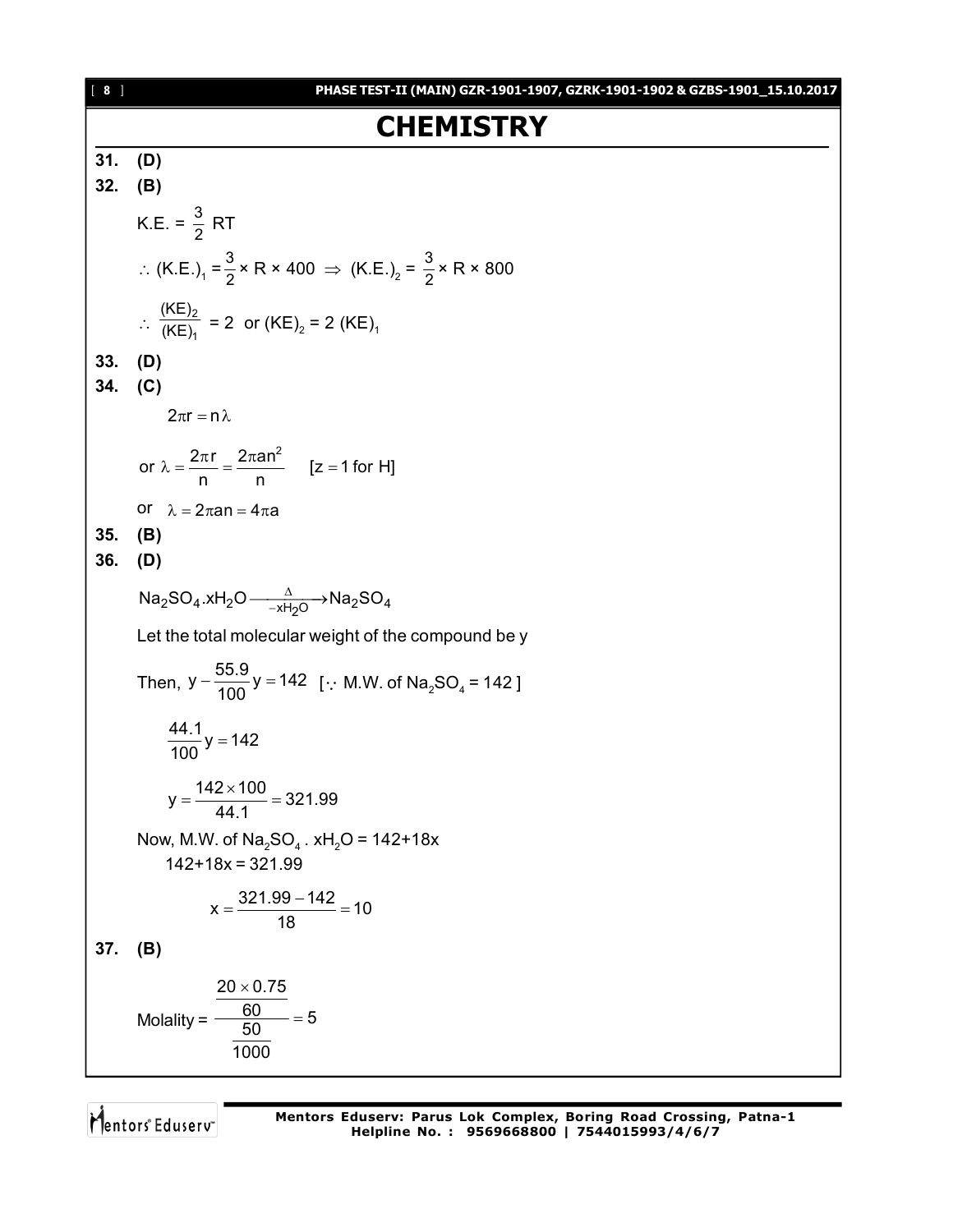## **PHASE TEST-II (MAIN) GZR-1901-1907, GZRK-1901-1902 & GZBS-1901\_15.10.2017** [ **9** ]

38. (C)  
\n
$$
2NH_3 \longrightarrow N_2 + 3H_2
$$
\n
$$
M_{mix} = \frac{17}{1+\alpha}
$$
\n
$$
\frac{r_{mix}}{r_{SO_2}} = 2 = \sqrt{\frac{64}{17}} = \sqrt{\frac{17}{1+\alpha}}
$$
\n68 = 64 + 64 $\alpha \Rightarrow \alpha = \frac{1}{16}$   
\n% dissociation = 6.25%  
\n39. (A)  
\n
$$
\left(\frac{C_2H_2 + C_2}{x} + \frac{C_2}{20-x}\right) : 20 \text{ ml}
$$
\n
$$
C_2H_5 + \frac{5}{2}O_2 \longrightarrow 2CO_2 + H_2O
$$
\nInitial:  
\n
$$
x \longrightarrow \frac{5}{2}x \longrightarrow 2x
$$
\n
$$
CO + \frac{1}{2}O_2 \longrightarrow CO_2
$$
\n
$$
(20-x) \longrightarrow \left(\frac{20-x}{2}\right) \longrightarrow (20-x)
$$
\nVolume after reaction = 34 ml  
\n
$$
V_{CO_2} \text{ formed} + V_{O_2} \text{ remained} = 34 \text{ ml}
$$
\n
$$
2x + (20-x) + \left\{30 - \left(\frac{5}{2}x + \frac{20-x}{2}\right)\right\} = 34
$$
\n
$$
20 + x + 30 - 2x - 10 = 34
$$
\n
$$
x = 6 \text{ ml}
$$
\nor  
\nAfter passing KOH,  
\n8 ml of O\_2 remained  
\n
$$
V_{absorbed} = 34 - 8 = 26
$$

Mentors<sup>e</sup> Eduserv<sup>-</sup>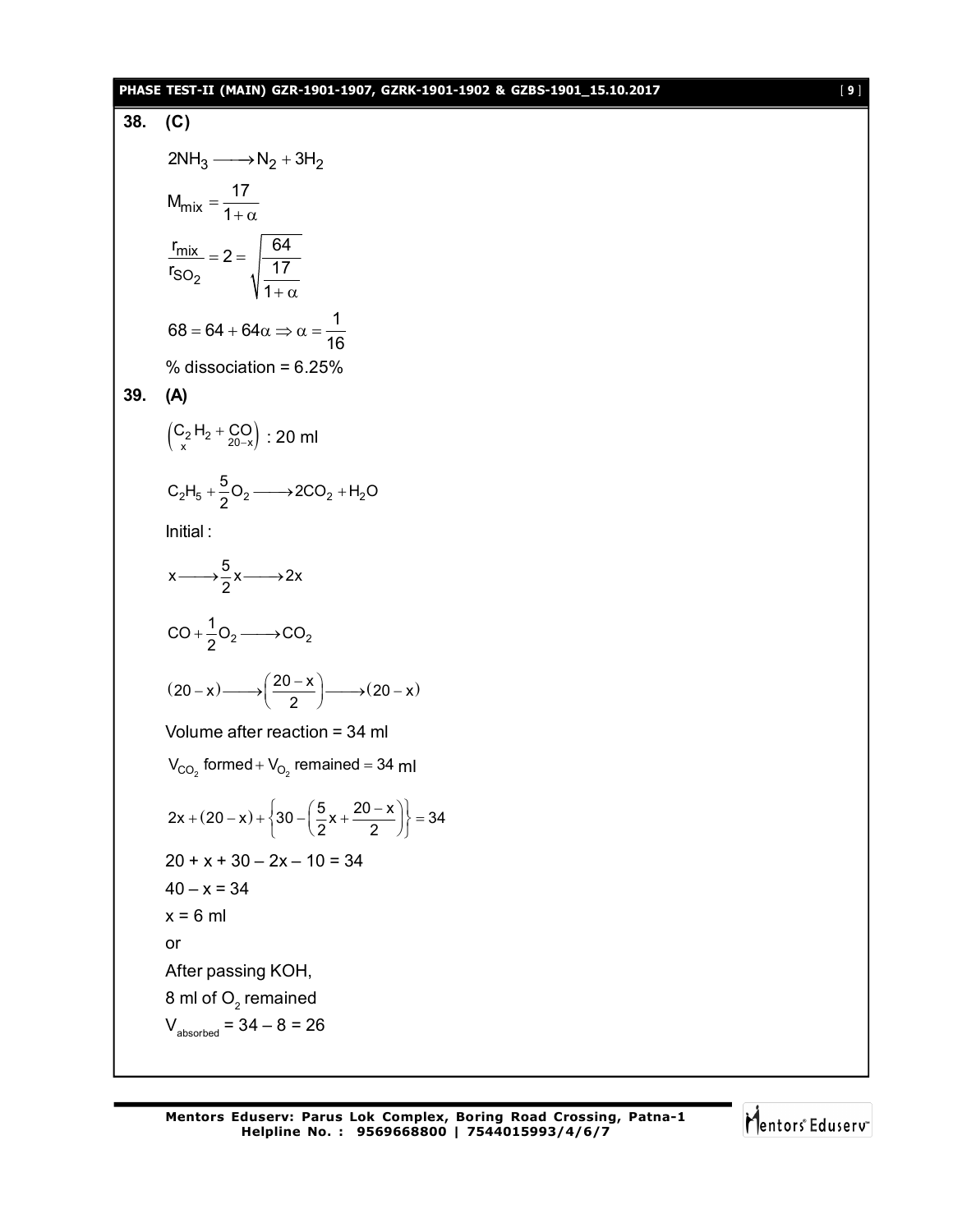| $[ 10 ]$ | PHASE TEST-II (MAIN) GZR-1901-1907, GZRK-1901-1902 & GZBS-1901_15.10.2017           |
|----------|-------------------------------------------------------------------------------------|
|          | $V_{CO_2} = 26$                                                                     |
|          | $20 + x = 26$                                                                       |
|          | $x = 6$ ml                                                                          |
| 40.      | (D)                                                                                 |
|          | At 27° C; 1V = $n_{He}R(300) \Rightarrow n_{He} = \frac{V}{300R}$                   |
|          | at 127°C; 2V = $(n_{He} + n_{p})R(400) \Rightarrow n_{He} + n_{p} = \frac{V}{200R}$ |
|          | $\therefore n_{\rm p} = \frac{V}{600R}$                                             |
|          | at 327°C; PV = $\left(\frac{V}{300R} + \frac{2V}{600R}\right)R(600)$                |
|          | $P = 4$ atm                                                                         |
| 41.      | (B)                                                                                 |
|          | Those atoms which attached with sp hybridized carbon then it is present linearly.   |
| 42.      | (A)                                                                                 |
|          | $CH_3^5$ $CH_3^2$ $CH-C^3-CH$<br>1'-methylethyl                                     |
|          | 43. (C)                                                                             |
|          | $CH_3-CH=CH-CH-CH_3$<br>$C=CA$<br>$C=CA$<br>$C=CA$                                  |
| 44.      | (B)                                                                                 |
|          | Ph                                                                                  |

 $\overrightarrow{CH_3} - \overrightarrow{CH} - \overrightarrow{CH} - \overrightarrow{NH_2}$ 1  $CH<sub>3</sub>$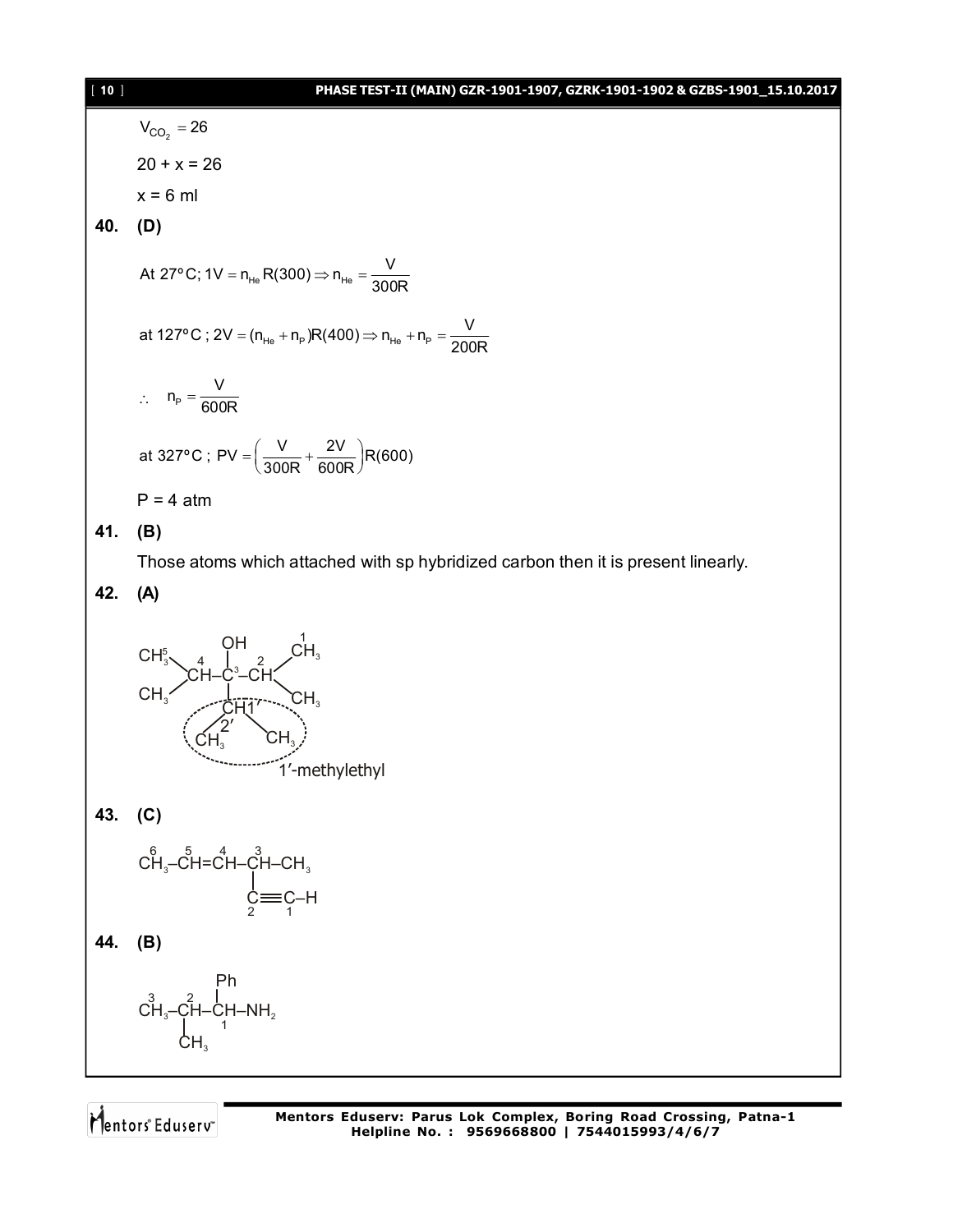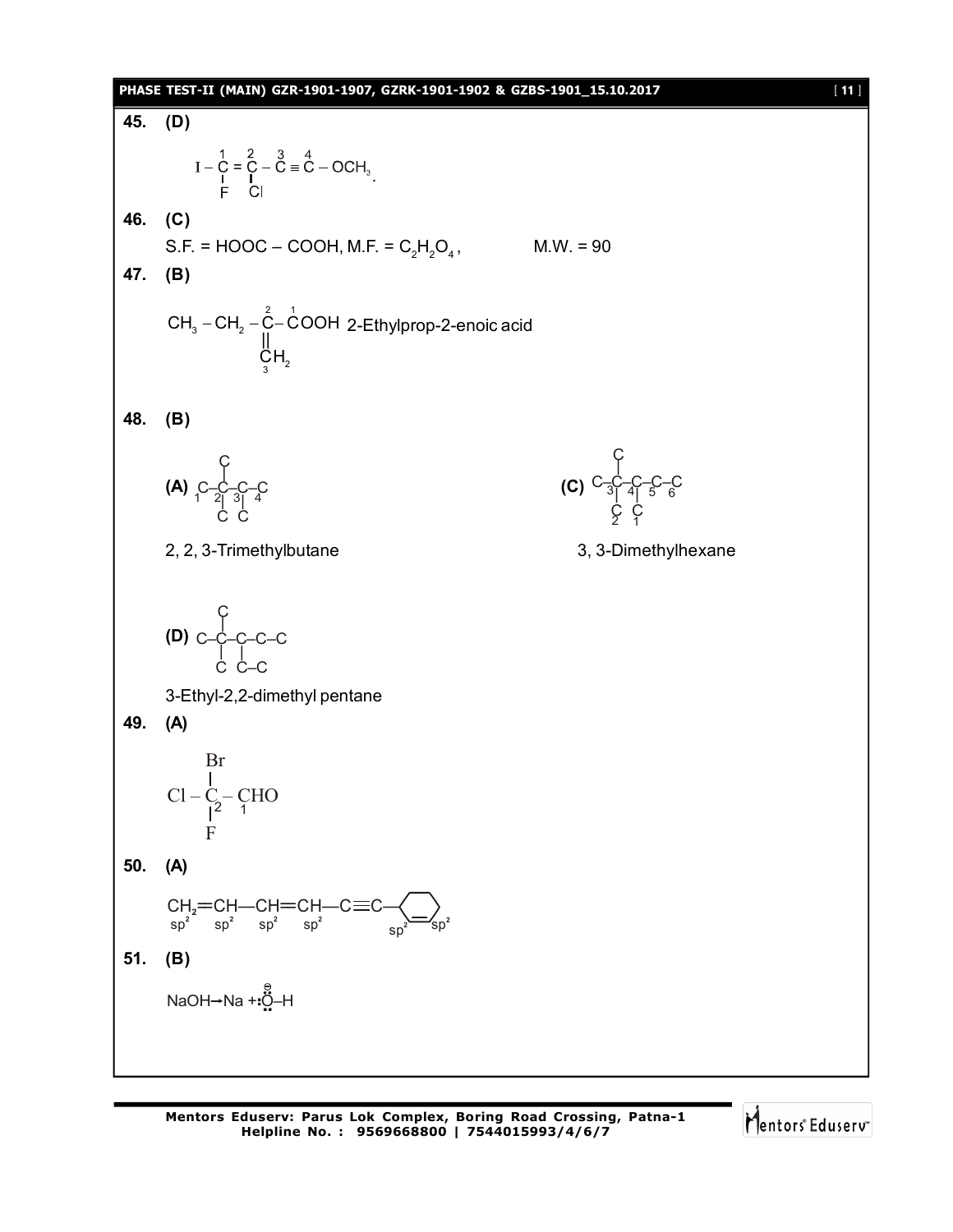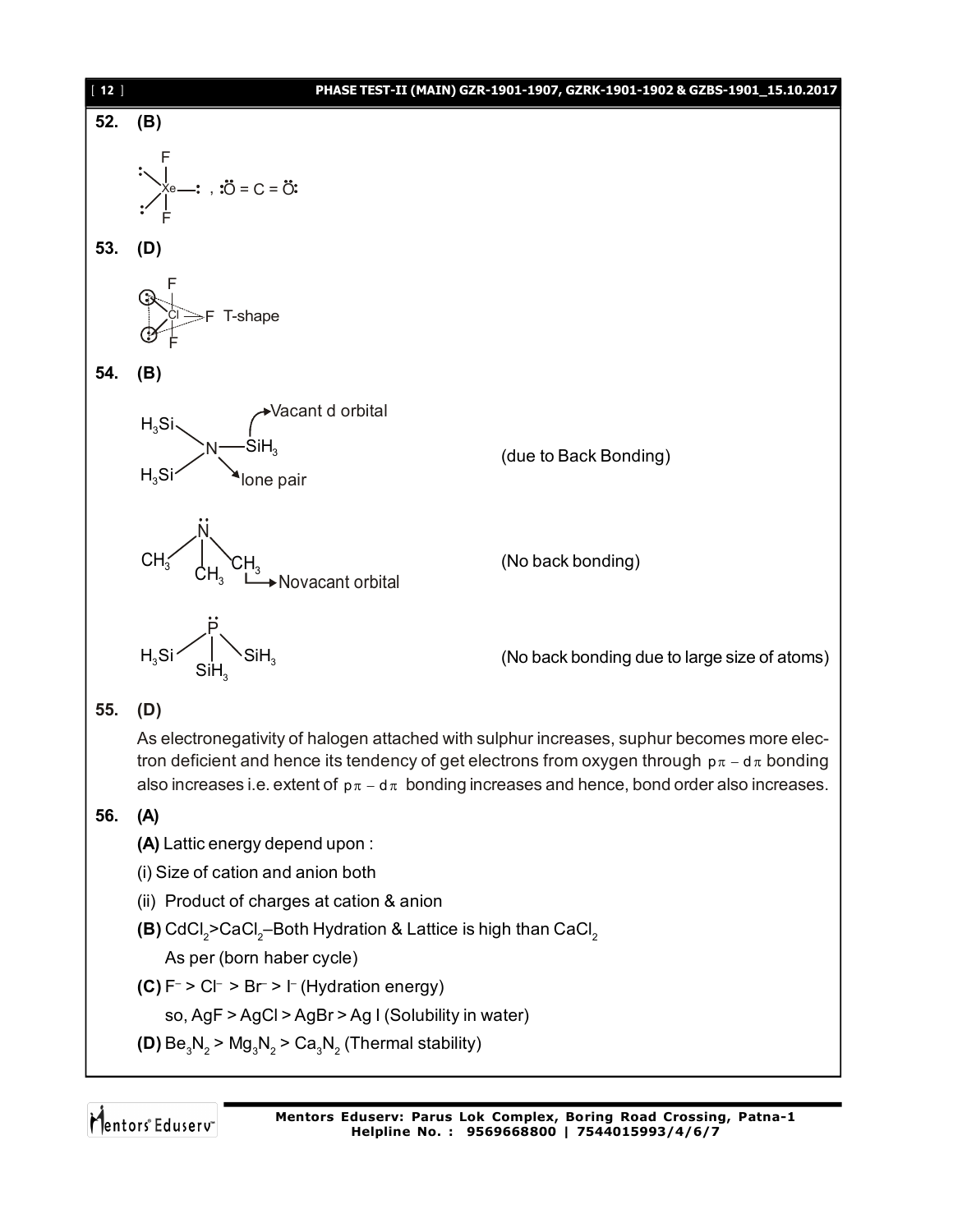#### **PHASE TEST-II (MAIN) GZR-1901-1907, GZRK-1901-1902 & GZBS-1901\_15.10.2017** [ **13** ]

**57. (A)** Lattice  $\alpha$  Hardness (A) Ti > ScN > MgO > NaF – order of lattic energy  $(B)$  NaCl < CsCl – Co-ordinate no. NaCl = 6  $CsCI = 8$ (C)  $\mathsf{BeCl}_2$  <  $\mathsf{MgCl}_2$  <  $\mathsf{CaCl}_2$  – Melting point **58. (B)**  $\text{Cs}^+ \text{I}^-_3$  (large cation stabilises by large anion) **59. (D)** Ea  $\textrm{Li} + \textrm{e}^- \xrightarrow{\textrm{Ea}} \textrm{Li}^-_\textrm{2S}^-$ exothermic **60. (C)** (I)  $HClO_4 > H_2SO_4 > HNO_3 > H_3PO_4$ (II)  $HClO<sub>3</sub> > HBrO<sub>3</sub> > HIO<sub>3</sub>$ **MATHEMATICS 61. (A)** Using  $\frac{160}{\cos 76^0 \sin 16^0 + \sin 76^0 \cos 16^0}$  $^{0}$  sin 16<sup>0</sup> + cos 76<sup>0</sup> cos 16<sup>0</sup>  $\cos 76^\circ \sin 16^\circ + \sin 76^\circ \cos 16$  $3\sin 76^{\circ}$ .sin  $16^{\circ}$  + cos  $76^{\circ}$  cos 16  $\ddot{}$  $\ddot{}$  $=$   $\frac{10000000000000000000}{\sin 920}$  $^{0}$  cin 16<sup>0</sup> +  $\left[ \sin 76^{0} \sin 16^{0} \right]$  +  $\cos 76^{0}$  cos 16<sup>0</sup> sin 92  $2\sin 76^{\circ} \sin 16^{\circ} + \left[\sin 76^{\circ} \sin 16^{\circ} + \cos 76^{\circ} \cos 16^{\circ}\right]$  $=$   $\frac{\sin 92^{\circ}}{\sin 92^{\circ}}$  $\degree$  – cos 92 $\degree$  + cos 60 $\degree$ sin 92  $\cos 60^\circ - \cos 92^\circ + \cos 60$  $=\frac{1}{\sin 92^0}$ 0 sin 92  $1 - \cos 92$  $=\frac{1}{2 \sin 46^\circ \cos 46^\circ}$ 2  $16^{0}$  $2\sin 46^\circ \cos 46$  $2\sin^2 46$  $=$  tan46<sup>0</sup> = cot44<sup>0</sup> **62. (C)**  $a_1 + a_2 + a_3$ ..... $a_p$   $p^2$  $a_1 + a_2 + a_3 - a_q$   $q^2$  $a_1 + a_2 + a_3....a_p$  p  $a_1 + a_2 + a_3....a_q$  q  $+a_2 + a$  $=$  $+a_2 + a$  $1 + (p - 1)d$   $n^2$ 2 1  $\frac{p}{2}[2a_1 + (p-1)d]$  =  $\frac{p}{2}$  $\frac{q}{6}$  [2a<sub>1</sub> + (q – 1)d] q 2  $+(p-1)$  $\Rightarrow$   $\frac{2}{\pi}$   $=$   $\frac{1}{\pi}$  $+(q-1)$ 

Mentors<sup>®</sup> Eduserv<sup>®</sup>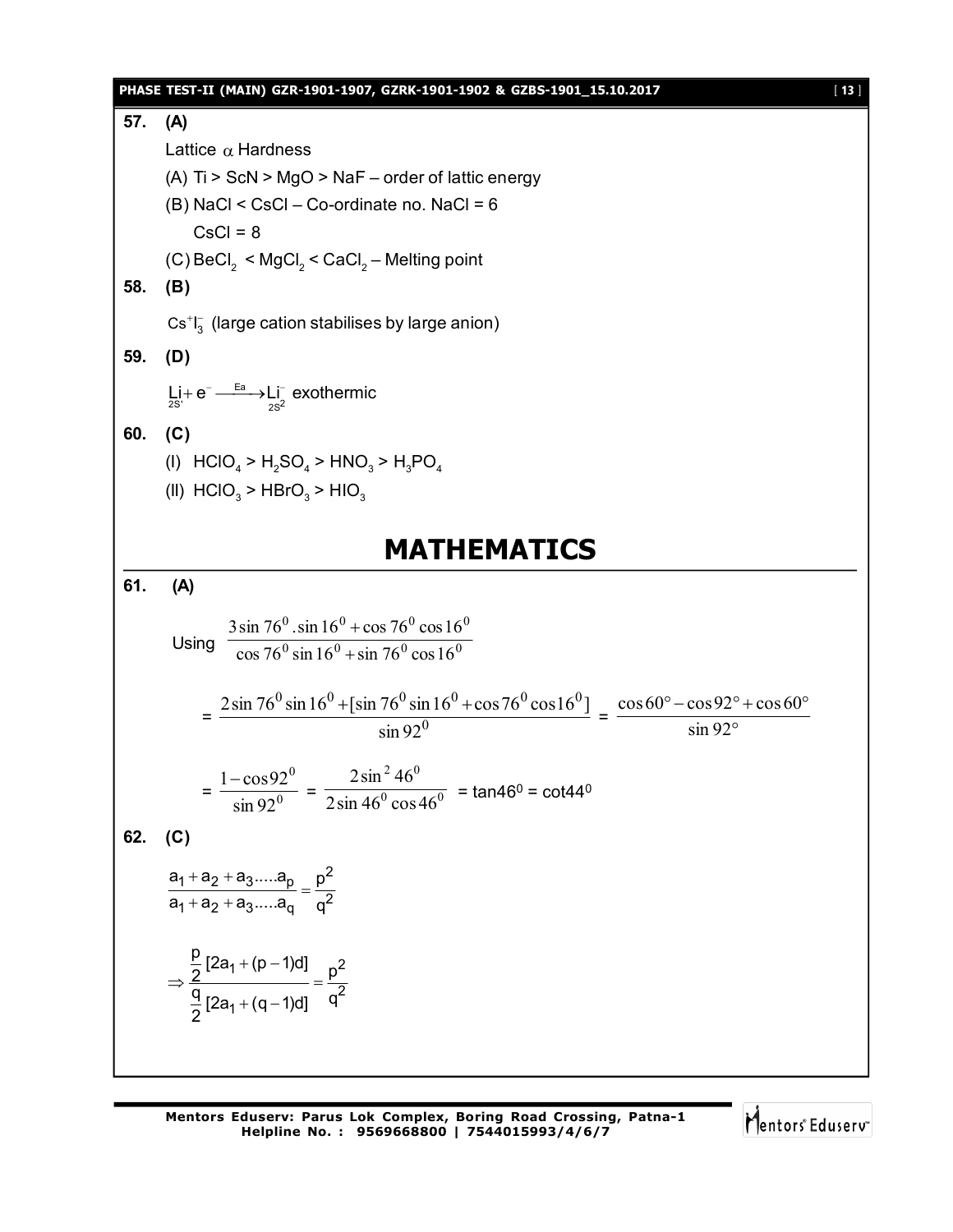#### [ **14** ] **PHASE TEST-II (MAIN) GZR-1901-1907, GZRK-1901-1902 & GZBS-1901\_15.10.2017**

$$
\frac{a_1 + (\frac{p-1}{2})d}{a_1 + (\frac{q-1}{2})d} = \frac{p}{q}
$$
\nfor a<sub>θ</sub> put  $\frac{p-1}{2} = 5$  and for a<sub>z</sub>, put  $\frac{p-1}{2} = 20$   
\n⇒ p = 11, q = 41  
\n⇒  $\frac{p}{q} = \frac{11}{41}$   
\n83. **(D)**  
\n
$$
\frac{C_1 P}{C_2 P} = \frac{2}{1}
$$
\n∴ C<sub>2</sub> is the midpoint of C<sub>1</sub> and P  
\n∴ P(8, 0)  
\nequation of line  $\frac{1}{P(0, 0)} = \frac{P(0, 0)}{P(1, 0)}$   
\n∴ P(8, 0)  
\n= perpendicular from (2, 0) = radius i.e. 2  
\n
$$
\left| \frac{2m - 8m}{\sqrt{1 + m^2}} \right| = 2
$$
\n⇒ 9m<sup>2</sup> = 1 + m<sup>2</sup> ⇒ m = - $\frac{1}{2\sqrt{2}}$  or  $\frac{1}{2\sqrt{2}}$  (rejected)  
\n∴ y = - $\frac{1}{2\sqrt{2}}$  (x – 8)  
\nfor y-intercept put x = 0  
\ny =  $\frac{8}{2\sqrt{2}} = 2\sqrt{2}$   
\n84. **(A)**  
\nLet equation of line  $\frac{x}{\cos \theta} = \frac{y}{\sin \theta} = r$   
\n(AAsch's by y = x – 10 = 0 and y = x – 20 = 0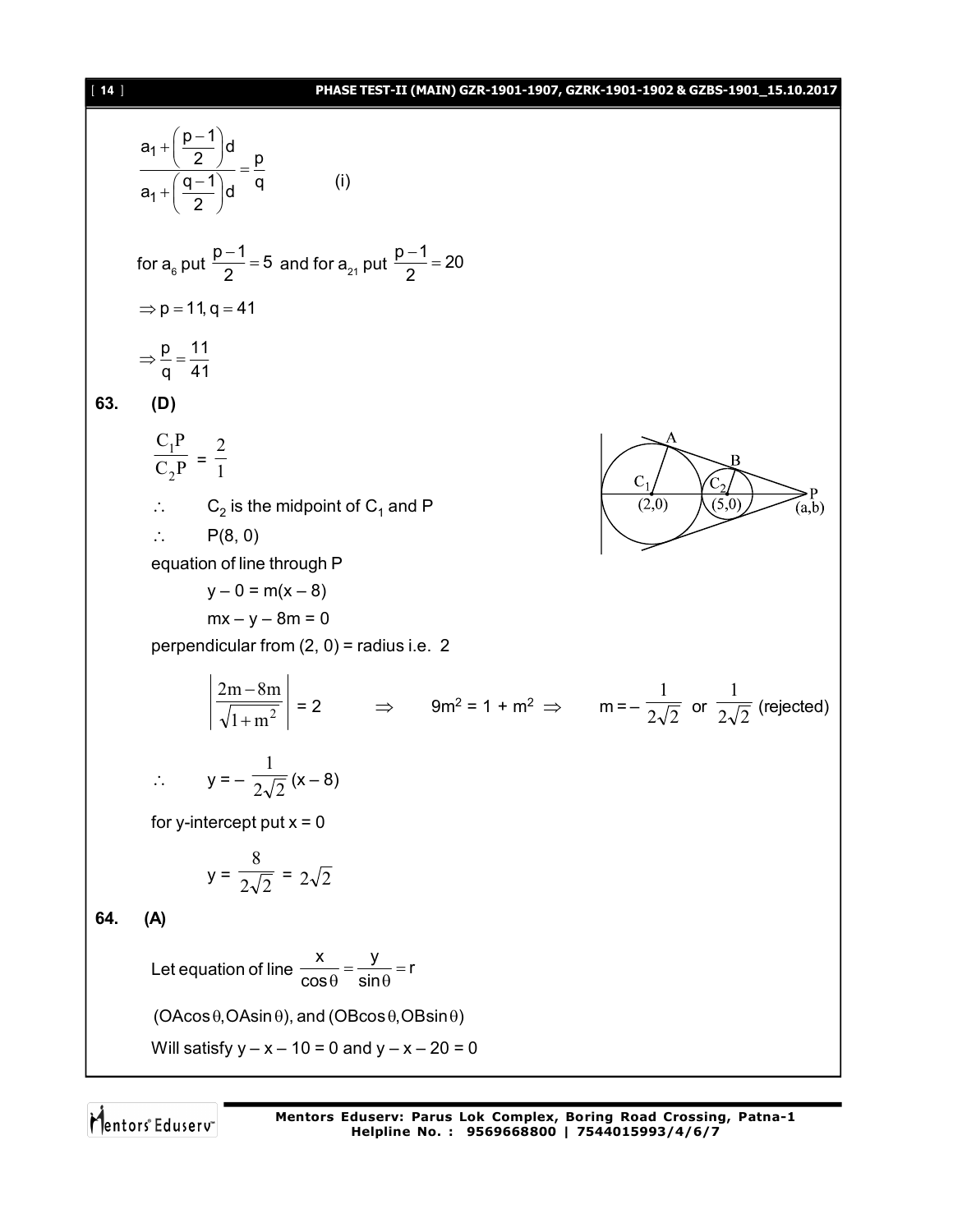#### **PHASE TEST-II (MAIN) GZR-1901-1907, GZRK-1901-1902 & GZBS-1901\_15.10.2017** [ **15** ]

respectively If  $P(r \cos \theta, r \sin \theta)$  then 2  $( sin \theta - cos \theta)^2$ 2  $1 \left( \sin \theta - \cos \theta \right)^2 \left( \sin \theta - \cos \theta \right)$  $r^2$  ( 10 ) ( 20  $=\left(\frac{\sin\theta-\cos\theta}{10}\right)^2+\left(\frac{\sin\theta-\cos\theta}{20}\right)^2$  $\Rightarrow$  (rcos  $\theta$  – rsin  $\theta$ )<sup>2</sup> = 80  $\Rightarrow$  locus of P is (y-x)<sup>2</sup> = 80 **65. (D)** Here  $ax + by = 20$  is a chord with  $(2, 3)$  as its mid-point.  $\Rightarrow$  $\frac{a}{1} = -1$  $-\frac{a}{b} = -1$   $\Rightarrow a = b$ Now,  $2a + 3b = 20$  $\Rightarrow$  5a = 20  $\Rightarrow$  a = b = 4 Hence  $a^{103} + b^{103} = 2^{207}$ **66. (D) 1 2**  $A(0,3)$  **B**( $\alpha,\beta$ ) **M(h,k)** h  $k + 6$ 3 3  $\alpha = \frac{h}{2}$   $\beta = \frac{k+1}{2}$ Hence  $\frac{h^2}{0} + \frac{(k+6)^2}{0} + 4 \times \frac{h}{2} - 6 \times \frac{k+6}{2} + 9 = 0$ 9 9 3 3  $+\frac{(k+6)^2}{8}$  + 4  $\times \frac{h}{2}$  - 6  $\times \frac{k+6}{3}$  + 9 = 0  $\Rightarrow$  h<sup>2</sup> + k<sup>2</sup> + 12h - 6k + 9 = 0  $\implies x^2 + y^2 + 12x - 6y + 9 = 0$ **67. (A)**  $OP = CP = \frac{h}{\sqrt{2}} = AC$ 2  $= CP = \frac{P}{F} = \frac{1}{2}$ CM = hsin30° =  $\frac{h}{2}$ 2  $=$  hsin 30° =  $\frac{1}{2}$ From AACM M C(h, 0) B A P  $y = x$  $\sqrt{3y} = x$  $\rm 30^{\circ}$ 45  $\overline{\mathcal{C}}$  $AC<sup>2</sup> = CM<sup>2</sup> + AM<sup>2</sup>$  $\frac{h^2}{2} = 1 + \frac{h^2}{4} \Rightarrow h^2 = 4$ 2 4  $=1+\frac{11}{4} \Rightarrow h^2 = 4$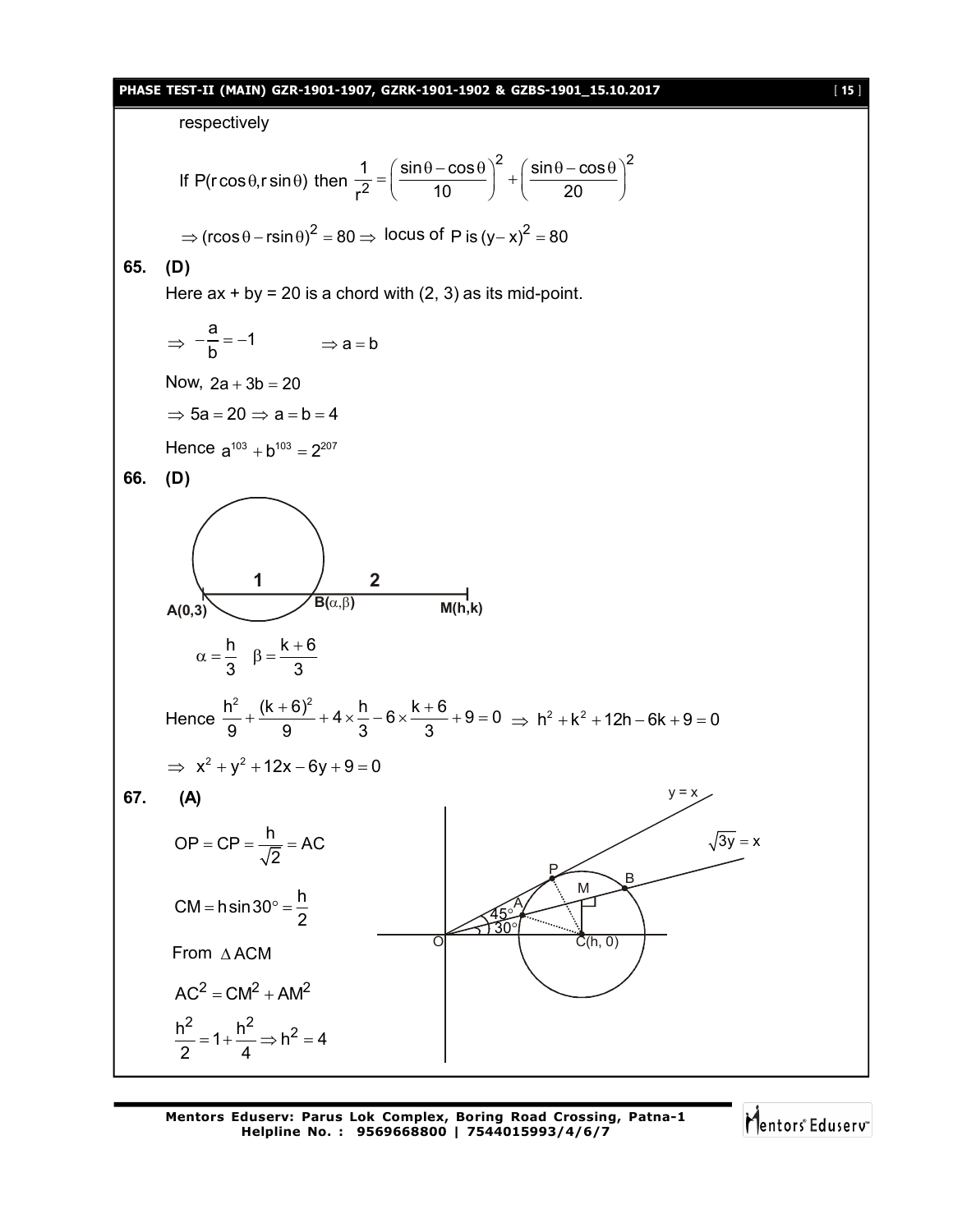#### [ **16** ] **PHASE TEST-II (MAIN) GZR-1901-1907, GZRK-1901-1902 & GZBS-1901\_15.10.2017**

 $h = 2$ radius =  $\frac{h}{\sqrt{2}} = \sqrt{2}$ 2  $=\frac{1}{\sqrt{2}}$ equation of circle  $(x-2)^2 + y^2 = 2$ **68. (C)** a, ar, ar $^{\rm 2}$ , ar $^{\rm 3}$  (G.P.) a – 2, ar – 7, ar $^2$  – 9, ar $^3$  – 5  $\qquad$  (A.P.)  $\therefore$  2(ar – 7) = (a – 2) + (ar<sup>2</sup> – 9)  $\Rightarrow$  2ar – 14 = a(1+ r<sup>2</sup>) – 11  $\Rightarrow$  a( 1 – r) (r – 1) = 3 .......(i) Also 2(ar<sup>2</sup> – 9) = (ar – 7) + (ar<sup>3</sup> – 5)  $\Rightarrow$  2ar<sup>2</sup> – 18 = ar (1 + r<sup>2</sup>) – 12  $\Rightarrow$  a.r(r – 1)(1 – r) = 6 .......(ii) From (i) & (ii),  $r = 2$  and  $a = -3$ : third term of A. P. =  $ar^2 - 9 = (-3)(2)^2 - 9 = -12 - 9 = -21$ **69. (B)**  $A.M \ge G.M$ 1  $\frac{a+b+c}{2}$   $\geq$  (abc)<sup> $\frac{1}{3}$ </sup> 3  $\frac{+b+c}{2}$  ≥ (abc)<sup>3</sup>; for (a, b, c > 0)  $\Rightarrow$ 1  $a + b + c \geq 3$ (abc)<sup>3</sup> but given ab²c<sup>3</sup>, a<sup>2</sup>b३c<sup>4</sup>, a<sup>3</sup>b4c<sup>5</sup> are in A.P Hence 2abc = 1 + a<sup>2</sup>b<sup>2</sup>c<sup>2</sup>  $\Rightarrow$  (abc – 1)<sup>2</sup> = 0  $\Rightarrow$  abc = 1 hence minimum value of

$$
a + b + c = 3(abc)^{\frac{1}{3}} = 3.(1)^{\frac{1}{3}} = 3
$$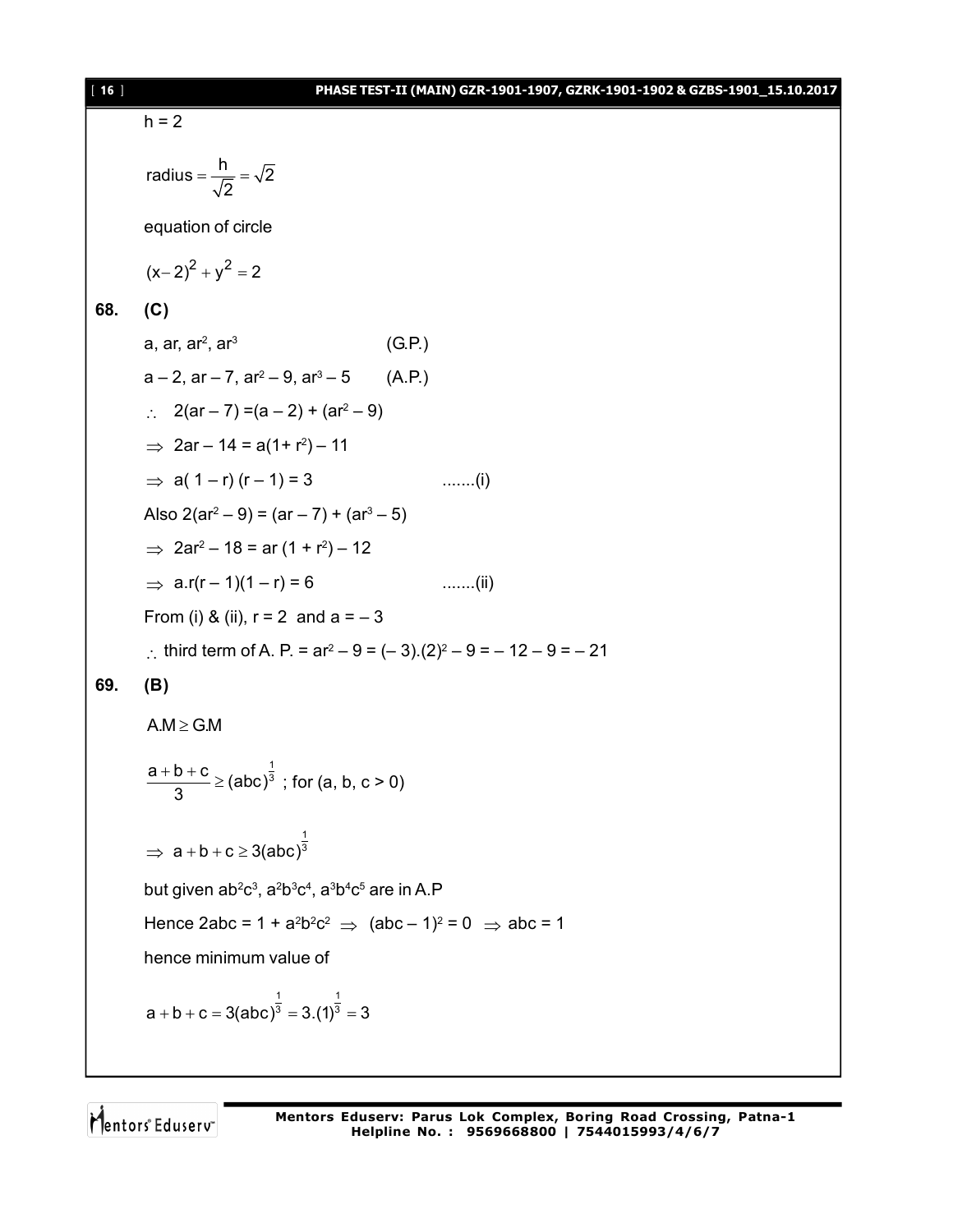#### **PHASE TEST-II (MAIN) GZR-1901-1907, GZRK-1901-1902 & GZBS-1901\_15.10.2017** [ **17** ]

**70. (C)** Let T<sub>r</sub> be the r<sup>th</sup> term of given series,  $T_r = \frac{2r + 1}{r(r + 1)(2r + 1)} = \frac{6}{r(r + 1)} = 6\left[\frac{1}{r} - \frac{1}{r + 1}\right]$ 6 35 ∠ 'r<br>r=1  $T_r = 6 \left| 1 - \frac{1}{2} + \frac{1}{2} - \frac{1}{2} + \dots + \frac{1}{25} - \frac{1}{29} \right|$  $\frac{1}{2}$   $\begin{bmatrix} 2 & 2 & 3 & 35 & 36 \end{bmatrix}$  $\sum_{r=1}^{35} T_r = 6 \left[ 1 - \frac{1}{2} + \frac{1}{2} - \frac{1}{3} + \dots + \frac{1}{35} - \frac{1}{36} \right] = 6 \left[ 1 - \frac{1}{36} \right] = \frac{35}{6}$ 36] 6  $= 6\left[1-\frac{1}{36}\right]=\frac{1}{3}$ **71. (C)**  $S = \frac{5}{12} + \frac{55}{12^2} + \frac{555}{12^3} + \dots$  $=$   $\frac{6}{13} + \frac{68}{13^2} + \frac{686}{13^3} + \dots$  ---- (i) 2  $12^3$  $S = \frac{5}{10^{2}} + \frac{55}{10^{3}} + \dots$  $\frac{6}{13} = \frac{6}{13^2} + \frac{66}{13^3} + \dots \infty$  ----(ii)  $(i) - (ii)$  $\frac{12}{12}$ S =  $\frac{5}{12}$  +  $\frac{50}{13^2}$  +  $\frac{500}{13^3}$  + .......  $13$  13  $13^2$  13  $=\frac{6}{10}+\frac{60}{102}+\frac{600}{103}+\dots \infty$ 5  $S = \frac{13}{12} \times \left| \frac{\overline{13}}{\overline{13}} \right| = \frac{65}{22}$  $\begin{array}{|c|c|c|c|c|} \hline 12 & 1-10 & 36 \ \hline 1 & 10 & 36 \ \hline \end{array}$ 13  $\begin{array}{ccc} \vert & 5 & \vert \end{array}$  $\frac{1}{13}$  $=\frac{18}{12} \times \left| \frac{13}{10} \right| = \frac{1}{2}$  $1 - \frac{10}{10}$  $\lfloor$  13  $\rfloor$ **72. (A)**  $\frac{x}{\sqrt{x}} + \frac{y}{+1} = 1$  $\begin{matrix} 2 & +1 \\ 2 & -1 \end{matrix}$  $+\frac{y}{4}$  = '  $-\frac{1}{\lambda}$  +1  $-3$   $\frac{3}{2}$  $\frac{x}{2} + \frac{y}{3} = 1$ 3  $+\frac{y}{\gamma} = 1$  $\overline{\phantom{a}}$  $\left|\frac{1}{2}\right| |(-3)| = 1.\frac{3}{2}$ 2  $\left(-\frac{1}{\lambda}\right)\left|(-3)\right|=\infty$  $\lambda = 2$  (Here  $\lambda$  can't be negative) **73. (C)** 4 UHL 4  $P \equiv \frac{x}{x} = \frac{y}{x} = 6\sqrt{2}$  $\equiv \frac{\kappa}{\cos \frac{\pi}{4}} = \frac{y}{\sin \frac{\pi}{4}} = 6\sqrt{2} \implies x = 6, y = 6$ Since P(6,6) lie on circle  $72 + 12 (g + f) + c = 0$  ......(i) Since  $y = x$  touches the circle, then  $2x^2 + 2x(g + f) + c = 0$  has equal roots  $D = 0$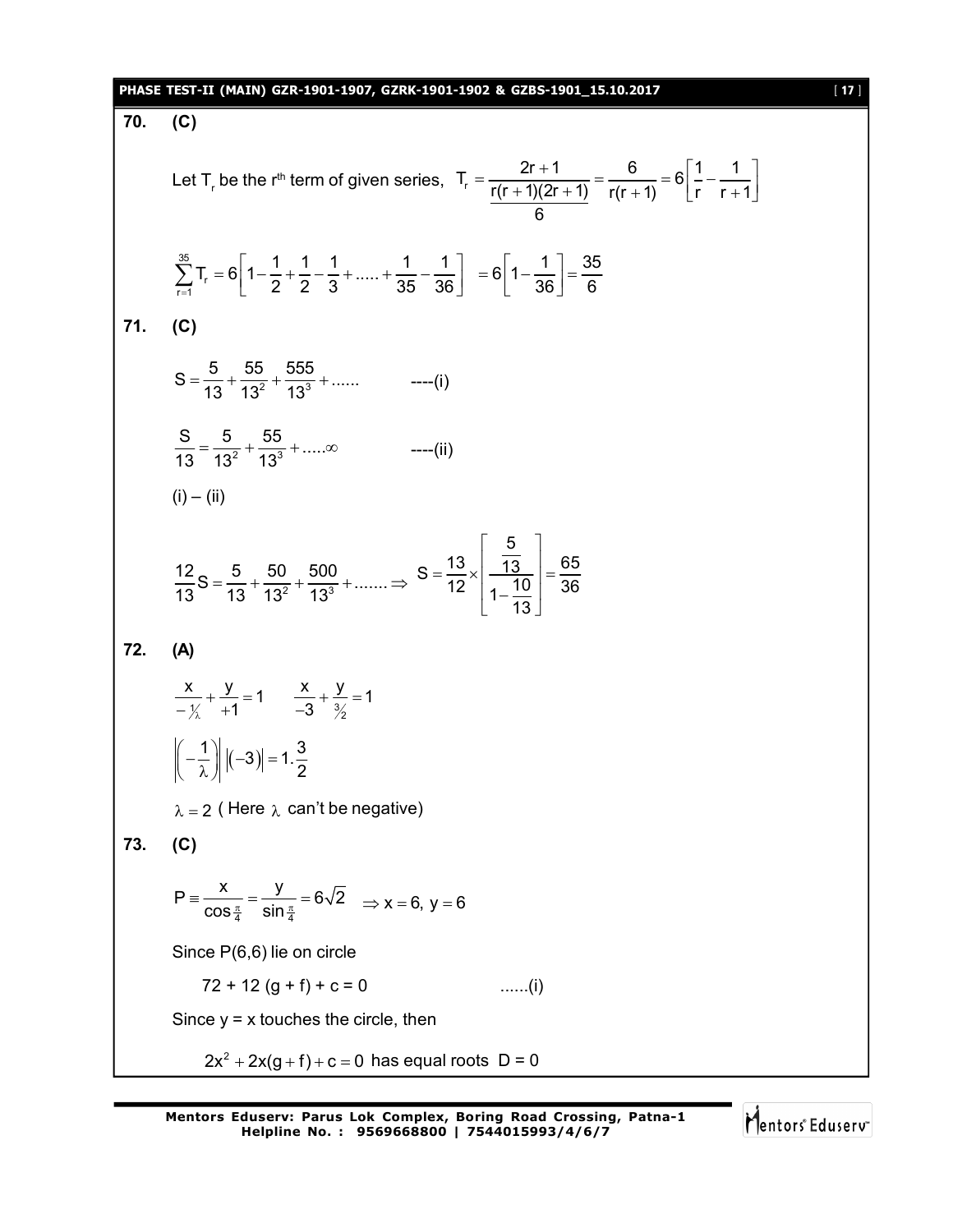| $[18]$ | PHASE TEST-II (MAIN) GZR-1901-1907, GZRK-1901-1902 & GZBS-1901_15.10.2017                                                                                                                                                                                                            |
|--------|--------------------------------------------------------------------------------------------------------------------------------------------------------------------------------------------------------------------------------------------------------------------------------------|
|        | 4 $(g + f)^2 = 8c \implies (g + f)^2 = 2c$<br>$\ldots$ (ii)                                                                                                                                                                                                                          |
|        | From equation (i), we get                                                                                                                                                                                                                                                            |
|        | $(12(g + f))^{2} = [-(c + 72)]^{2} \Rightarrow 144 (2c) = (c + 72)^{2} \Rightarrow (c - 72)^{2} = 0 \Rightarrow c = 72$                                                                                                                                                              |
| 74.    | (B)                                                                                                                                                                                                                                                                                  |
|        |                                                                                                                                                                                                                                                                                      |
|        | Area of trapezium ABCD = $\frac{1}{2}$ (a + 3a)(2r) = 4 $\Rightarrow$ ar = 1                                                                                                                                                                                                         |
|        | C (a, 2r) = $\frac{1}{r}$ , 2r                                                                                                                                                                                                                                                       |
|        | $(0, 2r)$ D<br>Equation of line BC is $y = -r^2\left(x - \frac{3}{r}\right)$                                                                                                                                                                                                         |
|        | or, $y + r^2x - 3r = 0$                                                                                                                                                                                                                                                              |
|        | BC is the tangent to the circle<br>$\cdot$ .                                                                                                                                                                                                                                         |
|        | $\overline{B}$<br>(3a,0) = $\overline{(\frac{3}{r},0)}$<br>$A$<br>(0, 0)<br>$\Rightarrow \frac{ \mathbf{r}+\mathbf{r}^{3}-3\mathbf{r} }{\sqrt{1+\mathbf{r}^{4}}}=\mathbf{r} \Rightarrow \mathbf{r}^{4}+4-4\mathbf{r}^{2}=1+\mathbf{r}^{4} \Rightarrow \mathbf{r}=\frac{\sqrt{3}}{2}$ |
| 75.    | (C)                                                                                                                                                                                                                                                                                  |
| 76.    | (A)                                                                                                                                                                                                                                                                                  |
| 77.    | (C)                                                                                                                                                                                                                                                                                  |
|        | $\begin{bmatrix} - & -20 \\ - & 40 \\ - & 60 \end{bmatrix}$ $\begin{bmatrix} 3 \times 4 = 24 \end{bmatrix}$<br>$\begin{vmatrix} - & -16 \\ - & 24 \end{vmatrix}$ 2 × 2 × 4 = 16<br>04                                                                                                |
|        | Total number of numbers = $24+16=40$                                                                                                                                                                                                                                                 |
| 78.    | (A)                                                                                                                                                                                                                                                                                  |
|        | Alphabetical order of letters is B, E, K, R, U                                                                                                                                                                                                                                       |
|        | words with 'B' = $4! = 24$                                                                                                                                                                                                                                                           |
|        | words with 'E' = $4! = 24$                                                                                                                                                                                                                                                           |
|        | words with ' $KB' = 3! = 6$                                                                                                                                                                                                                                                          |
|        | Words with ' $KE$ ' = 3! = 6                                                                                                                                                                                                                                                         |
|        | Words with ' $KR' = 3! = 6$                                                                                                                                                                                                                                                          |
|        | Next word will be KUBER                                                                                                                                                                                                                                                              |
|        | Whose rank is = $24 + 24 + 18 + 1 = 67$                                                                                                                                                                                                                                              |
| 79.    | (A)                                                                                                                                                                                                                                                                                  |
|        | The circumcentre of $\triangle PQR$ will be orthocentre of $\triangle ABC$ which is at (1, 1).                                                                                                                                                                                       |
|        |                                                                                                                                                                                                                                                                                      |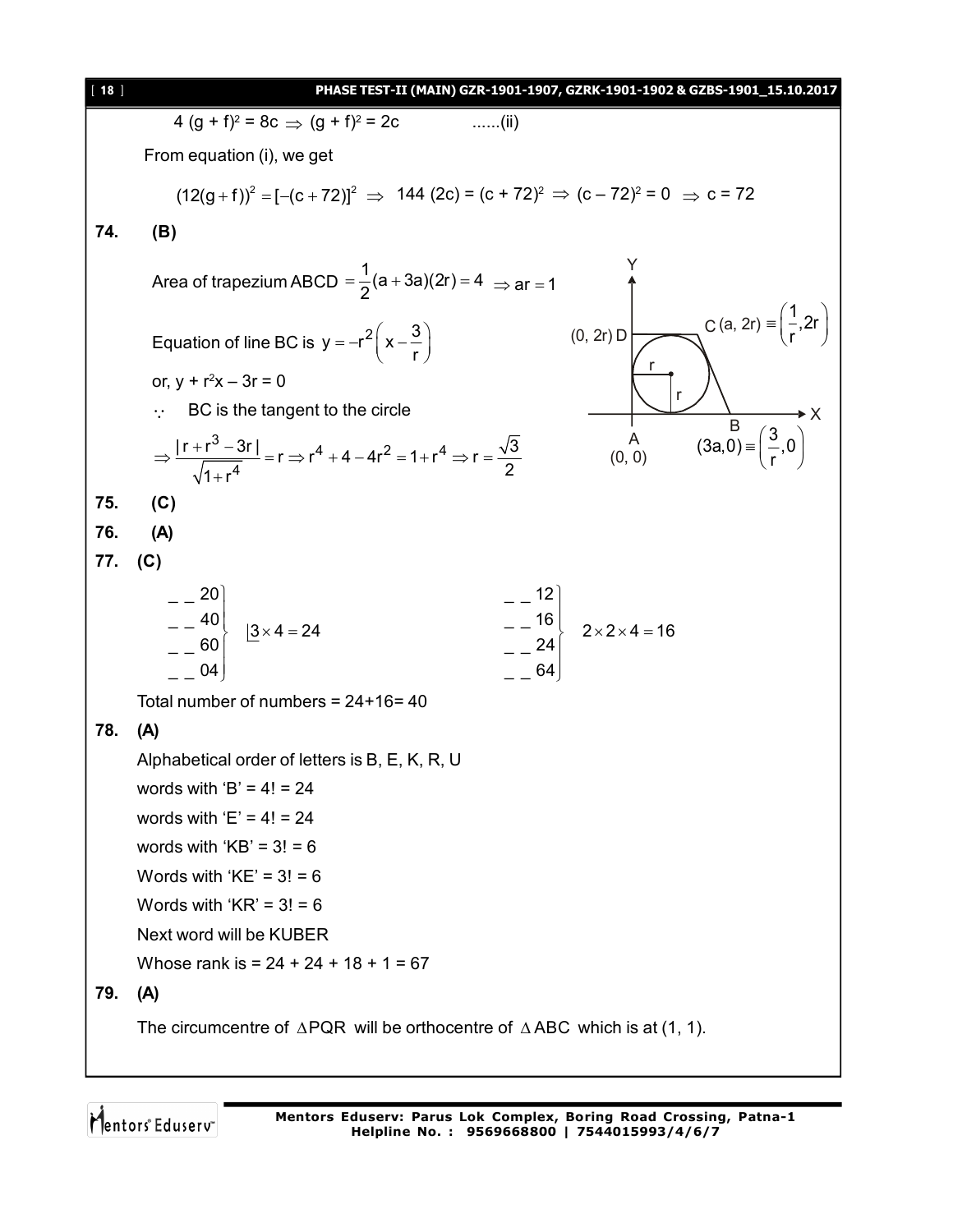#### **PHASE TEST-II (MAIN) GZR-1901-1907, GZRK-1901-1902 & GZBS-1901\_15.10.2017** [ **19** ]



**Mentors Eduserv: Parus Lok Complex, Boring Road Crossing, Patna-1 Helpline No. : 9569668800 | 7544015993/4/6/7**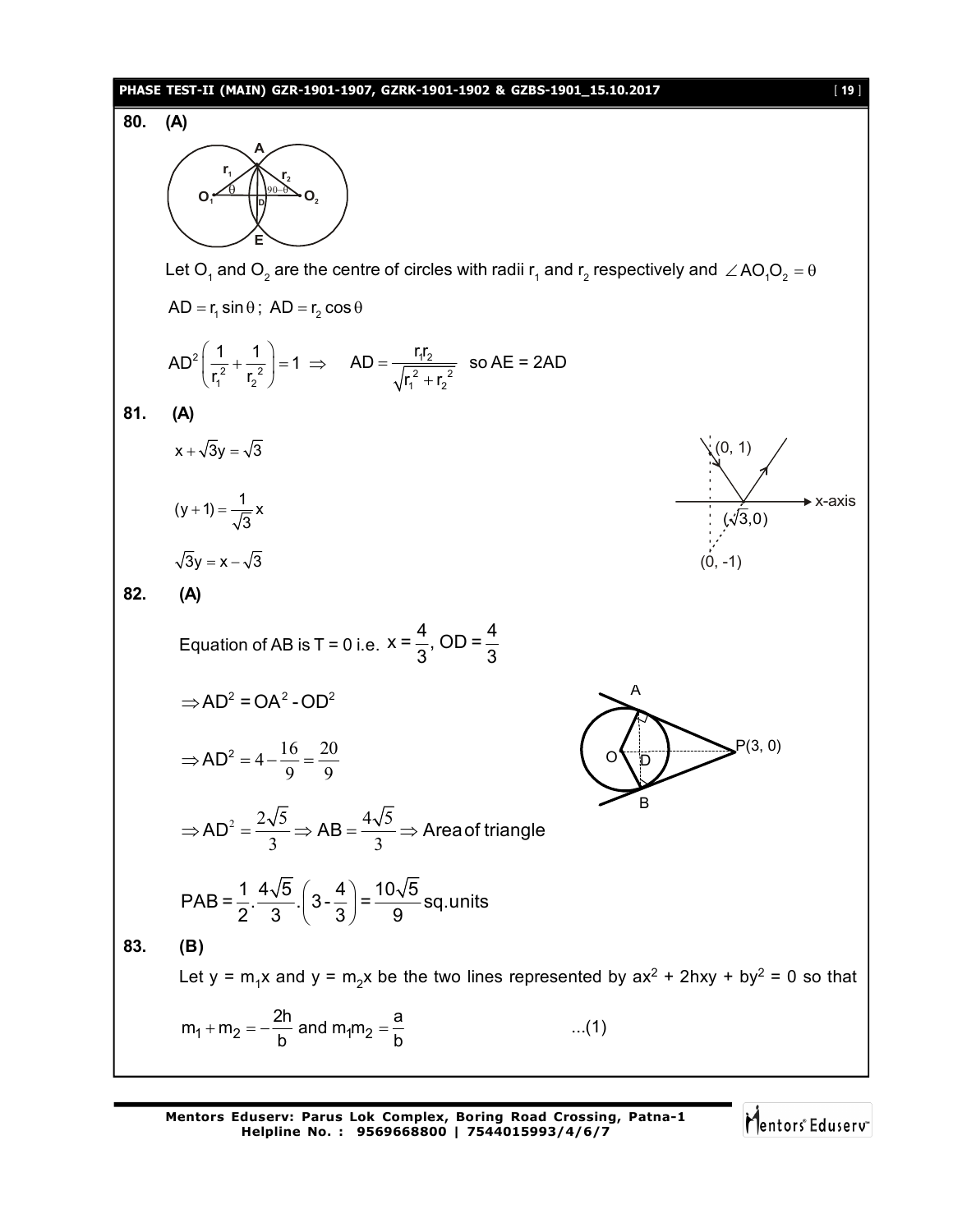#### [ **20** ] **PHASE TEST-II (MAIN) GZR-1901-1907, GZRK-1901-1902 & GZBS-1901\_15.10.2017**

Given  $m_2 = m_1^2$ 

.. From (1), 
$$
m_1 + m_1^2 = -\frac{2h}{b}
$$
 ...(2)

and 
$$
m_1.m_1^2 = \frac{a}{b}
$$
 i.e.,  $m_1^3 = \frac{a}{b}$  ...(3)

The required condition is obtained by eliminating  $m_1$  between (2) and (3).

Cubing (2), we get 3  $(m_1 + m_1^2)^3 = \left(-\frac{2h}{h}\right)$ b  $+m_1^2)^3 = \left(-\frac{2h}{b}\right)^3$ 

$$
\Rightarrow \quad m_1^3 + m_1^6 + 3m_1^3 (m_1 + m_1^2) = -\frac{8h^2}{b^3}
$$

$$
\Rightarrow \frac{a}{b} + \frac{a^2}{b^2} + 3\frac{a}{b} \left( -\frac{2h}{b} \right) = -\frac{8h^3}{b^3}
$$
 [Using (2) and (3)]  
\n⇒ ab<sup>2</sup> + a<sup>2</sup>b - 6abh = -8h<sup>3</sup> or ab (a + b) - 6abh + 8h<sup>3</sup> = 0.

$$
84. (B)
$$

The equation of the bisectors of the angles between the lines  $x^2 - 2pxy - y^2 = 0$  is

$$
\frac{x^2 - y^2}{1 - (-1)} = \frac{xy}{-p} \quad \text{or} \quad \frac{x^2 - y^2}{2} = -\frac{xy}{p}
$$

i.e. 
$$
x^2 + \frac{2}{p}xy - y^2 = 0
$$
 ...(1)

Also, x $^2$  – 2qxy – y $^2$ 

is the equation of the bisectors of the angles between the same lines (given).

From (1) and (2), by comparing coefficients, we get  $\frac{1}{2} = \frac{2}{p} = \frac{-1}{4}$ 1  $-2q -1$  $=\frac{2/p}{2}=\frac{-}{2}$ –2q –1

i.e. 
$$
1 = -\frac{1}{pq}
$$
 or  $pq = -1$ .  
(A)

**85. (A)**

Mentors Eduserv

 $\dots(2)$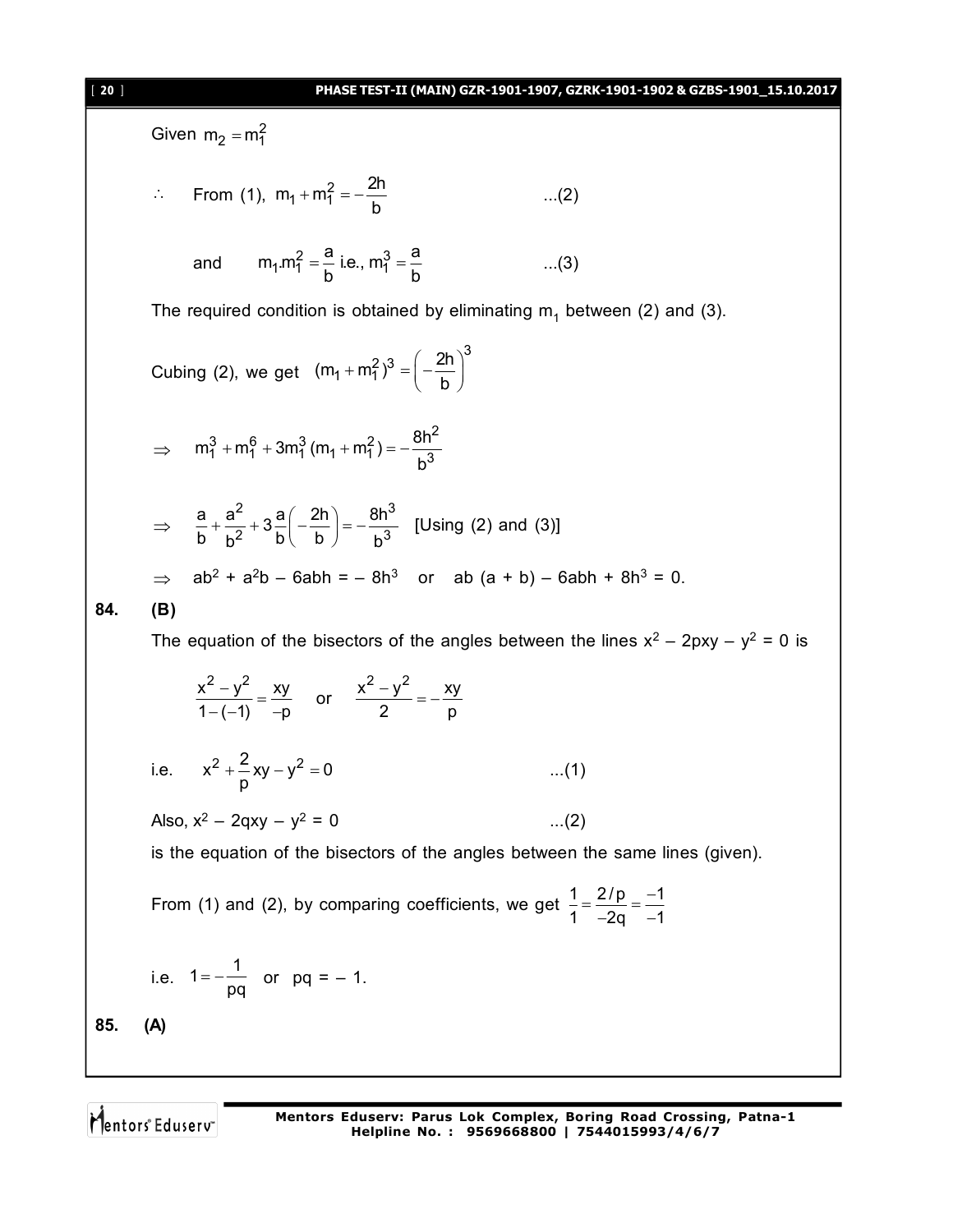#### **PHASE TEST-II (MAIN) GZR-1901-1907, GZRK-1901-1902 & GZBS-1901\_15.10.2017** [ **21** ]

#### **86. (C)**

h = 
$$
\frac{x_1 + x_2}{2}
$$
, K =  $\frac{y_1 + y_2}{2}$   
\nx<sup>2</sup> +  $\left(\frac{4x + 7}{-5}\right)^2$  = a<sup>2</sup>  
\n $\Rightarrow$  41x<sup>2</sup> + 56x + 49 - a<sup>2</sup> .25 = 0  
\n $\therefore \frac{x_1 + x_2}{2} = \frac{-56}{41 \times 2} = \frac{-28}{41}$ 

Similarly,  $\frac{y_1 + y_2}{2} = \frac{-70}{41 \times 2} = \frac{-35}{41}$  $\frac{+y_2}{2} = \frac{-70}{110} = \frac{-3}{11}$  $\times$ 

$$
87. (B)
$$

If  $\theta$  be the angle that the line  $x - 2y - 1 = 0$  makes with the positive x - axis, measured in the anti-clockwise sense, then  $\tan \theta = \frac{1}{2}$   $\therefore \cos \theta = \frac{2}{\sqrt{5}}$ ,  $\sin \theta = \frac{1}{\sqrt{5}}$ 2  $\sqrt{5}$   $\sqrt{5}$  $\theta = \frac{1}{2}$  :  $\cos \theta = \frac{2}{\sqrt{2}}$ ,  $\sin \theta = -$ 

Q = (3 + r cos θ, 5 + r sin θ)  
\n∴ 2(3 + r. 
$$
\frac{2}{\sqrt{5}}
$$
) + 3(5 +  $\frac{r}{\sqrt{5}}$ ) – 4 = 0  
\n⇒ r =  $\frac{-17\sqrt{5}}{7}$   
\n∴ distance =  $\frac{17\sqrt{5}}{7}$  unit  
\n88. (C)  
\nWe have, x + y + λ(2x – y + 1) = 0  
\nClearly, it represents a family of line passing through the intersection of the lines x + y = 0 and  
\n2x – y + 1 = 0 i.e. the point (– 1/3, 1/3)  
\nThe required line passes through (–1/3, 1/3) and is perpendicular to the line joining (1, 4)  
\nand (-1/3, 1/3). So, its equation is  
\n
$$
y - \frac{1}{3} = -\frac{4}{11}(x + \frac{1}{3})
$$
 ⇒ 12x + 33y = 7

**Mentors Eduserv: Parus Lok Complex, Boring Road Crossing, Patna-1 Helpline No. : 9569668800 | 7544015993/4/6/7**

Mentors Eduserv

 $Q(x_2, y_2)$ 

 $x^2 + y^2 = a^2$ 

 $P(X_1, Y_1)$   $\neq$  4x + 5y + 7 = 0

(h,k)

R